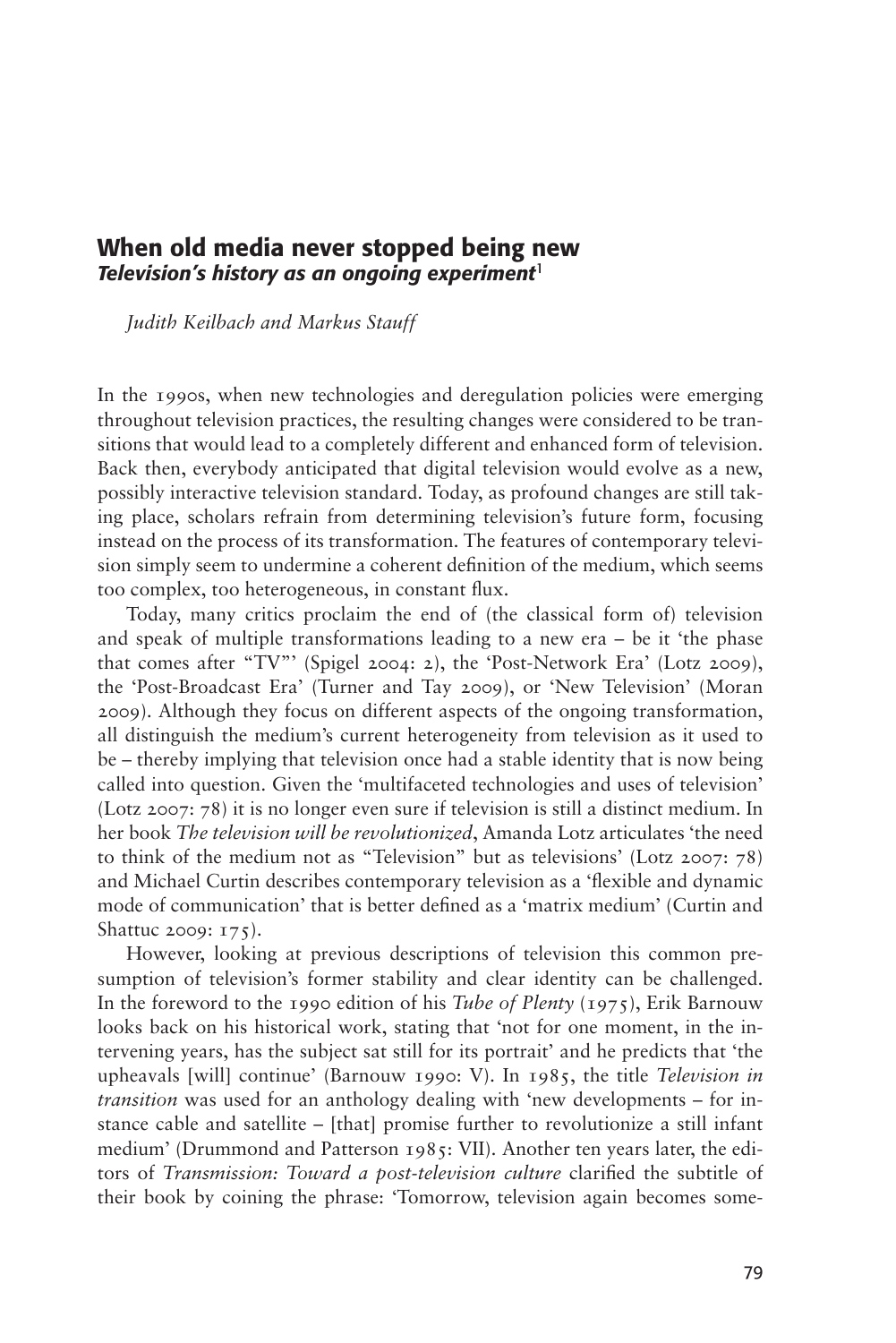thing else' (d'Agostino and Tafler 1995: XIV). In light of these examples (and another from the 1960s, which will be discussed below) television seems to be a medium that always was in transition throughout its entire history.

The current discussion of television's transformation and the observation that the medium never 'sat still' serve as our starting points to scrutinize (broadcast/ network) television's presumed stability and homogeneity. In what follows, we suggest understanding 'change' and 'transformation' not only as characteristics of the medium's current phase but more generally as one of television's integral features. Because it deals with a constantly changing object, we argue further, television studies has much to contribute to media theory more generally. Such a perspective enables us to rethink the established ideas about both television's historical development and its cultural and social impact, and it allows for a new evaluation of the recent transformations.

Discussing television as a heterogeneous and constantly transforming medium calls for more general questions such as: in which sense is it heterogeneous? Why is it constantly transforming? What is the cultural impact of a medium in constant transformation? We will start by briefly addressing the still-persistent idea that a medium's social impact is based on its stable institutionalization. To open up a different perspective, we will refer to the concept 'experimental system', as used in science and technology studies. To prove the relevance of this concept for understanding television, we will first analyze an actual television experiment from the 1960s and then expand the notion of the experimental system to television's broadcast/network mode more generally. At the end we will return to the current situation and briefly discuss the key features of post-network television as re-articulations of problems or potentials that have already incited constant transformations of broadcast/network television. Our main argument will be that television's impact is not adequately described by pointing to a stable and characteristic institutional structure of the medium. Part of the 'power of television' lies in its constant transformation process, enforced by a continuous reflection on the 'appropriate' use and an ongoing redefinition of television.

## 1. Always already new: the ongoing transformation of television

It is often argued that new media contribute to the reconceptualization of old media (e.g. Bolder and Grusin 2010; Winkler 1997). William Uricchio makes a similar point by referring to television's flexibility and 'unusually opportunistic potential' in his chapter in this volume. We want to take up his methodological remark that 'looking back with historical hindsight' allows us to 'relativize our definitional conceits and reframe some of our theoretical assumptions'. If television's current changes require and provoke new theoretical concepts, these new concepts should be considered less as apposite descriptions of contemporary television and more as possibilities to rethink the conceptualization of television generally.2 As 'transformation' is one of the key terms used to describe the current state of television we suggest using this term to rethink television's past as one of *constant transformation*. Our concern is thus not the definition of television be-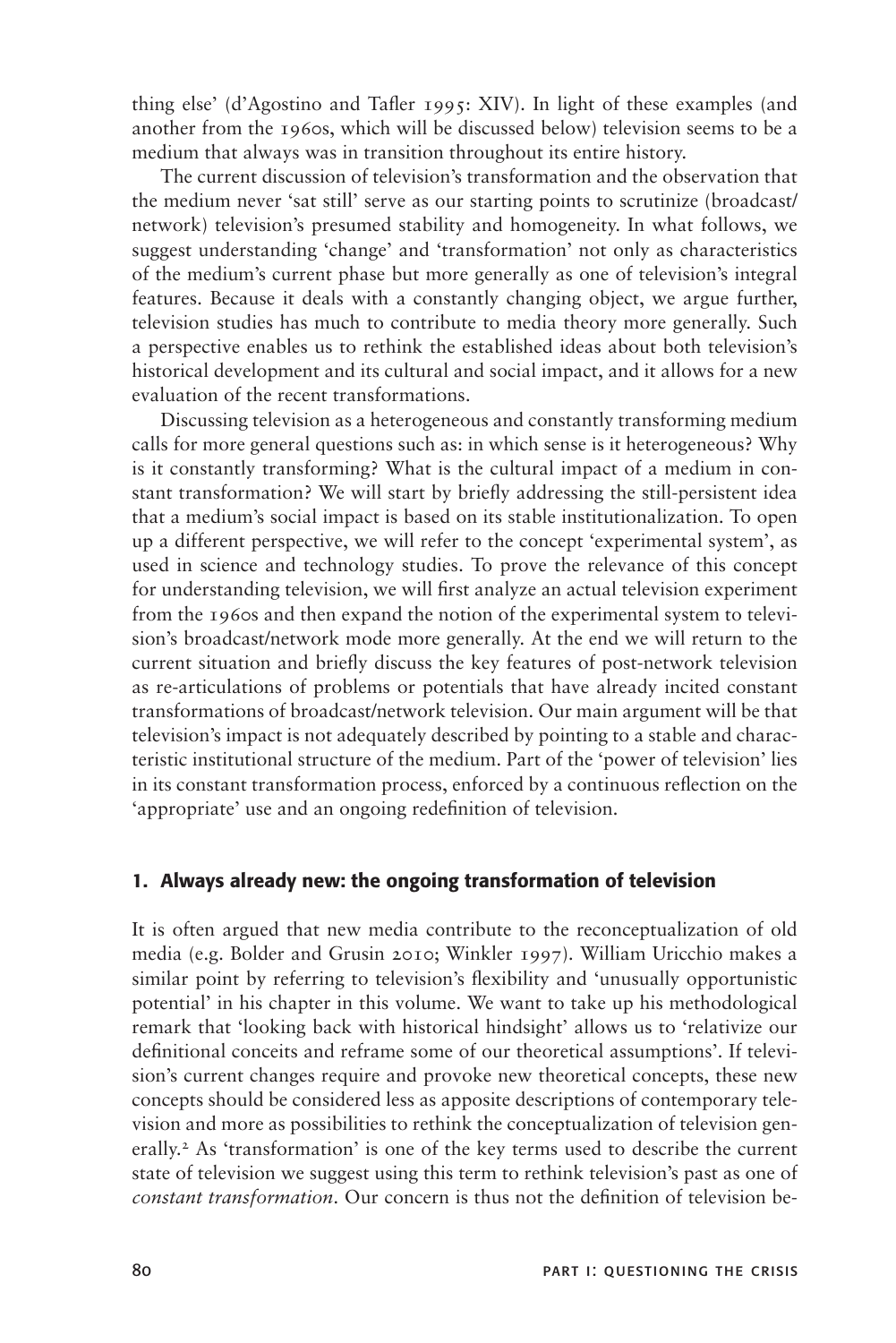fore or after a particular change. Rather, we are interested in the productivity, the power effects, and the rationalities of the *transformation processes themselves*. On the one hand, this allows for a reconceptualization of the latest developments from a historical point of view: how do the present transformations continue, re-articulate, or differ from previous changes? On the other hand, this approach also raises more general questions concerning the well-established theoretical and historical concepts of television, as well as those of its social or cultural impact.

The traditional idea of a medium as a coherent entity has already been questioned in a number of historical studies that explicitly explore the changing character and the heterogeneity of different media. But more often than not these insights are confined by at least two persistent assumptions: 1) The heterogeneity of media is analyzed with reference to the specific medium's formative years. This implies that after a phase of turbulent changes and redefinitions a medium will ultimately take on a stable form that lasts until a new technology completely redefines the field and causes the end of the medium's 'life cycle';<sup>3</sup> 2) Homogeneity remains the reference point when it comes to explaining a medium's social effects, which are mostly conceptualized as resulting from the implementation of a stable technological and institutional structure. Transformation, thus, is not considered to be a constant or decisive feature of the medium.

The persistence of these two assumptions, which also structure the discussion of television's current development, becomes especially evident in two seminal books explicitly aiming to historicize the 'newness' of new media: Lisa Gitelman's *Always already new* and Carolyn Marvin's *When old technologies were new*. Analyzing the upheaval resulting from the emergence of the telegraph and the telephone at the end of the nineteenth century, Marvin convincingly shows that many topics and sentiments, which seem so specific to today's new media, actually have a history of their own. Her analysis counters the idea of radical breaks in media history by pointing out the fractured identity of media resulting from the media's involvement in (and their dependency on) heterogeneous practices: 'Media are not fixed natural objects; they have no natural edges. They are constructed complexes of habits, beliefs, and procedures embedded in elaborate cultural codes of communication' (Marvin 1988: 8). In the end, however, she confines these heterogeneities (habits, beliefs, procedures) to the 'uncertainty of emerging and contested practices of communication', presupposing that the actual media practices, which guarantee a medium's all-encompassing effect, 'come later and point toward a resolution of these conflicts (or, more likely, a temporary truce)' (Marvin 1988: 5).

A similar argumentation can be found in Lisa Gitelman's book *Always already new*, a study that compares the introduction of the phonograph to the introduction of the internet. Gitelman convincingly criticizes the 'tendency to naturalize or essentialize media' (Gitelman 2008: 2) and tackles the 'oddly perennial newness of today's new media' (Ibid.: 3) by showing that 'the introduction of new media […] is never entirely revolutionary: […] they are socially embedded sites for the ongoing negotiation of meaning as such' (Ibid.: 6). However, she too considers these 'ongoing negotiations' as passing, characteristic of new media's early phase. By stating that 'the success of all media depends at some level on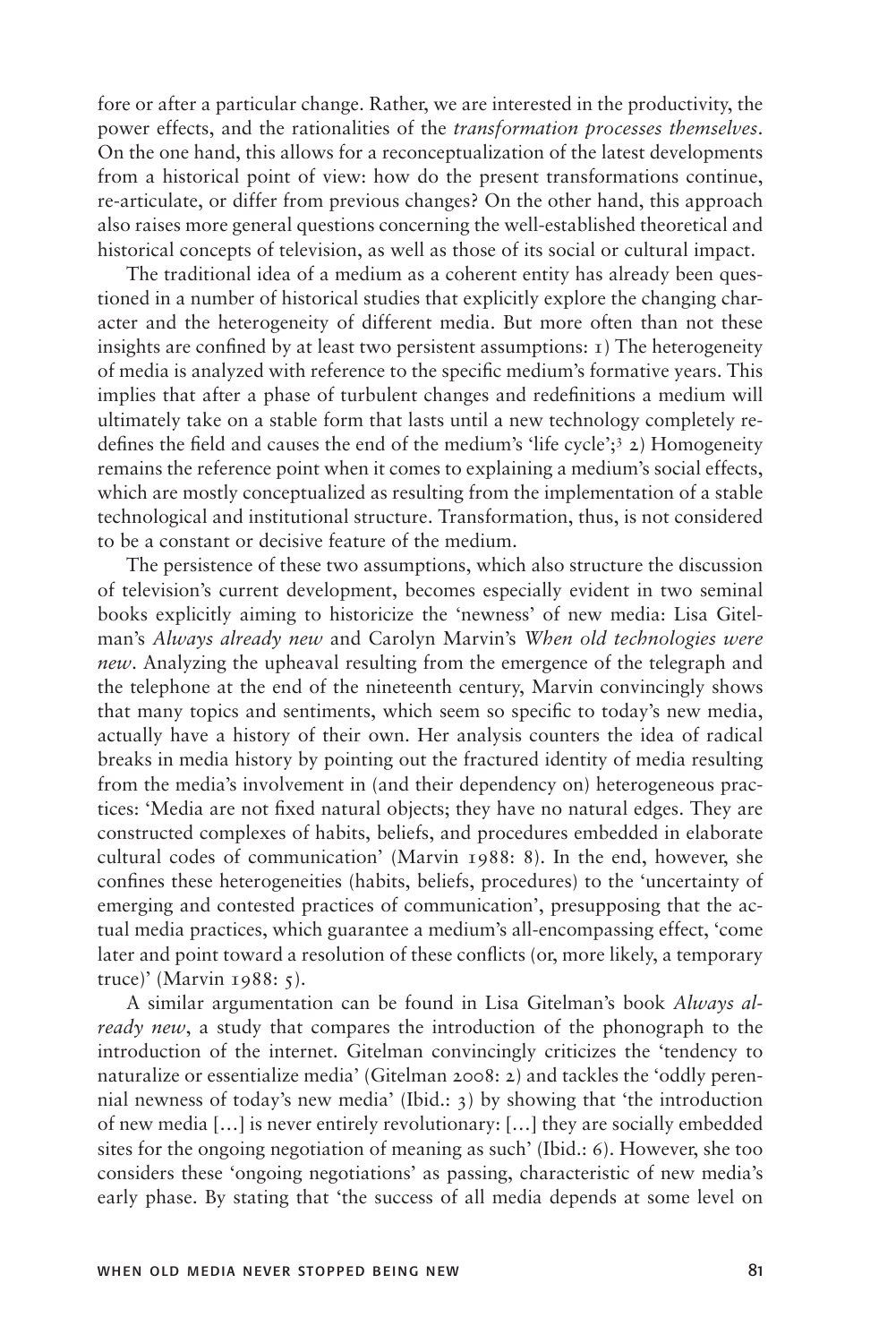inattention or "blindness" to the media technologies themselves' (Ibid.: 6), she implies that these struggles over the definition of media come to an end when they 'become self-evident' (Ibid.:  $\zeta$ ), thereby suggesting that their social impact is based on a certain stability.

Although of major importance for the analysis of many aspects of television culture (not least of television's multifaceted features during its formative years), the two books exemplify a well-established and persistent pattern of thinking about media's historical development and cultural impact – a pattern that inhibits understanding transformation as a *constant* characteristic of television and supports (against the authors' intentions) the uncritical description of the current development as a major turning point. What is still missing is a more systematic discussion of how the medium's transformations have never halted and how they contribute to both the medium's productivity and its cultural impact.

## 2. Experimental systems

As most media theories adhere to the notion of stability (a phase which allegedly follows media's heterogeneous character during the formative years) when explaining the impact of a medium, we felt the need to look for models from other disciplines to get a better grip on television's constant transformations. In what follows, we suggest comparing television to a scientific laboratory, a strategy conceptualized in science and technology studies (and already applied to the analysis of museums by Tony Bennett (2005)). Similar to television, the laboratory is a complex constellation of practices and technologies: it produces (or makes visible) phenomena that can be scrutinized and manipulated by experimental procedures – just as television produces (and makes visible) audiences or cultural objects (moral panics, celebrities, etc.) that can be sold to advertisers or become objects of political endeavour. Moreover, and instrumental to our aims, the concept of the laboratory – or to be more specific: the 'experimental system' – opens a new perspective on processes of media transformation. Science and technology studies argue that it is precisely the constant transformation of a system (and not the rigour and stability of a constellation) that accounts for its efficiency.

It is striking that Gitelman explains media's 'self-evidence' by comparing them to scientific instruments. The pertinence and function of newly introduced scientific technology is often disputed until it eventually becomes accepted by the scientific community and, as a result, can be used without further reflection on it. Similarly, Gitelman argues, the success of mass media depends on a culture's blindness to the media after a process of habituation. Science and technology studies, however, has shown that a permanent attention to, and reflection on, the instruments is indispensable for scientific experiments (e.g. Latour 1990, 1999). People working in a laboratory must constantly reclarify whether the results of their experiments (e.g. visual patterns on a telescopic image or sudden changes on a statistically produced graph) are effects of the object they are studying or of the instruments they use.4 If we take this perspective on scientific experiments as a starting point, the oft-repeated assumption that the deployment of instruments/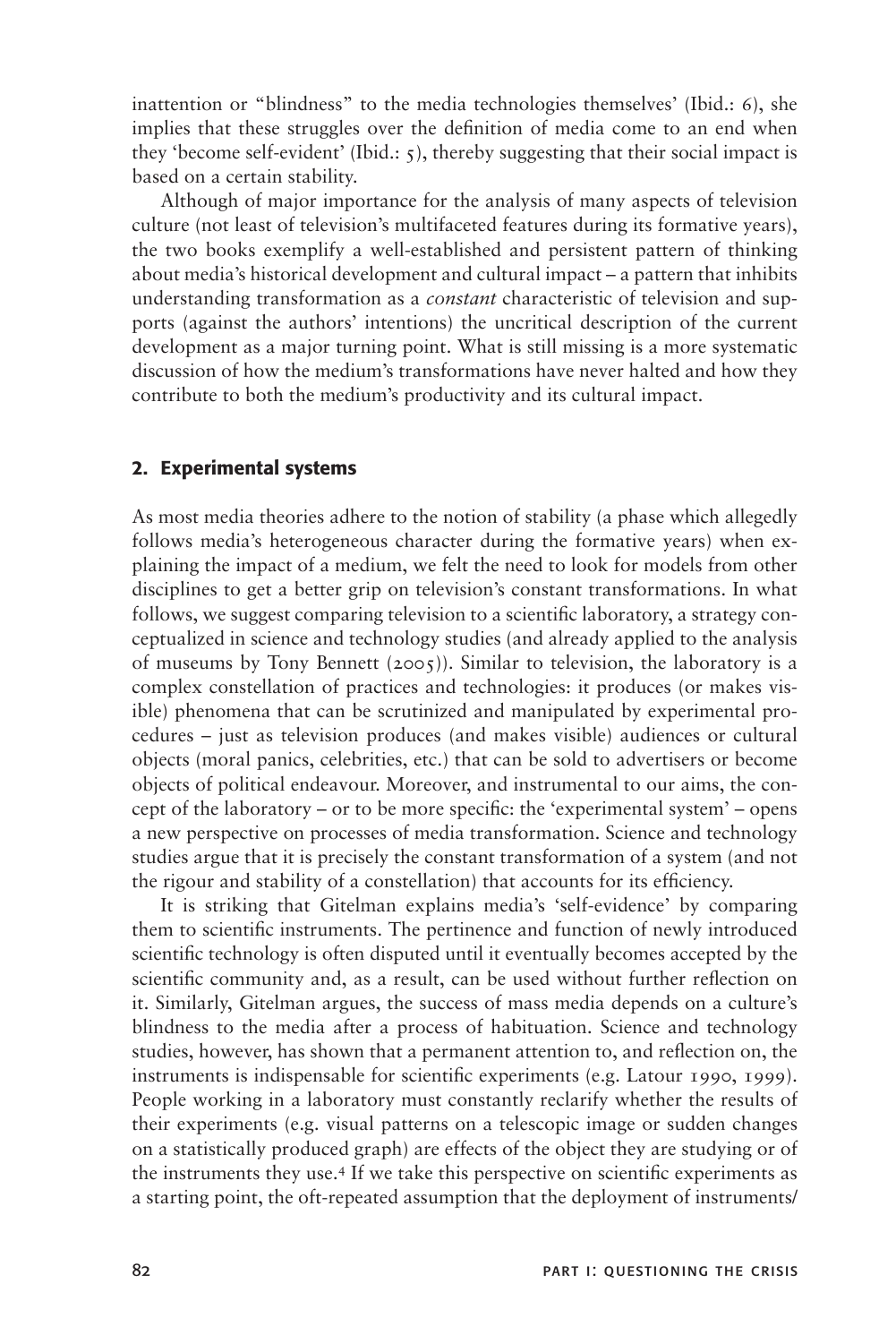media more or less necessarily results in their automatic, unreflected, and highly conventionalized use becomes much less convincing. 'Blindness' and 'self-evidence' are not necessarily preconditions for the effective appliance of technology.

Moreover, given its many different elements and practices, we believe that television can better be compared to a laboratory or an 'experimental system', than to a single scientific instrument (as Gitelman suggests). As such a system, it is not only far from being self-evident, but it is also undergoing constant rearrangement. Experimental systems are defined as 'the working units a scientist or a group of scientists deals with' (Rheinberger 1998: 287). At certain moments the technical instruments of such an experimental system might be used in a stable and very mechanical manner, the system as a whole, however, never reaches a state of automatic use or self-evidence. It always remains a heterogeneous constellation of theories, objects, instruments and practices redefining each other constantly. The productivity of an experimental system is attributed to constant processes of 'articulation, dislocation, and reorientation,' which are 'governed by a kind of movement that has been described as a play of possibilities (*jeu de possibles*)' (Ibid.: 291). The heterogeneous elements and the possibilities of rearranging them jointly create a 'space of representation' (Ibid.: 287) that allows new phenomena to appear, be manipulated, and become objects of knowledge. It is one of the basic necessities of an experimental system to constantly try out new tools and integrate new, ambivalent objects, because: 'As soon as one knows exactly what it produces, it is no longer a research system'. (Ibid.: 291) This means that 'experimental systems' do not merely exist to solve problems but also enable the *problematization* of an object or a field of knowledge: the 'transformation of a group of obstacles and difficulties into problems to which the diverse solutions will attempt to produce a response' (Foucault [1984] 2010: 389).

Our examples will show that television similarly consists of heterogeneous elements, which allow for and incite a constant rearrangement – e.g. through technical or programmes innovations, changing economic strategies, political regulations, or viewing patterns. Some of television's elements are used as 'instruments' to question, scrutinize and transform other parts of the overall constellation. While such rearrangements are often connected to explicit strategies and objectives, their effects (how advertisers will react to changing viewing patterns, how the audiences will make use of the remote control) are never entirely clear and cannot be predicted – thereby producing new phenomena. Rearranging television's constellations also creates a 'space of representation' that makes certain 'objects' visible and accessible (e.g. a target audience). Television does not 'manipulate' behaviour but it surely 'problematizes' it by identifying patterns, posing questions and offering possible solutions.

In what follows, we will not systematically compare television to all the elements and procedures characteristic of a scientific experimental system. However, we will flesh out how the conception of an experimental system can be appropriated to explain television's cultural impact through 'the generation of differences' (Ibid.: 287). We will first discuss a historical example that quite literally deployed television as a laboratory, and then provide more theoretical elaborations on the consequences and insights of that approach for a reconceptualization of televi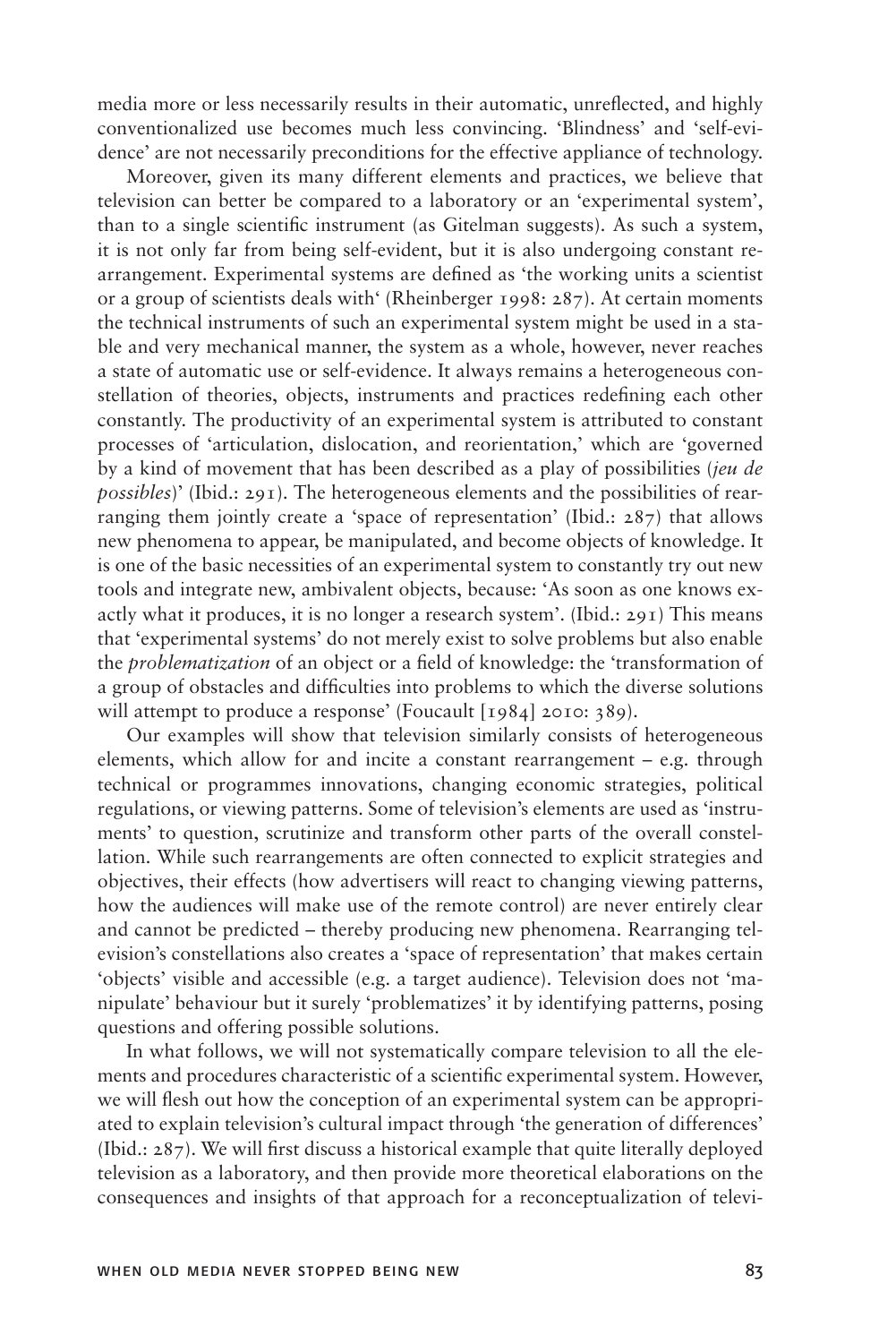sion's past and present development. At certain points, our application of the term 'experimental system' might seem a bit too vague or farfetched. In the end, we do not only conceptualize television as an experimental system because of its shared characteristics with the laboratory, but also because of the concept's actual productivity in theorizing television's development. We thus adopt the insights of science and technology studies in Jonathan Culler's sense of theory: 'Texts become 'theory' because their visions or arguments have been suggestive or productive for people who are not studying those disciplines' (Culler 2009: 4f.).

## 3. Experiments in television

#### *Rearranging the medium for educational needs*

In television history, early forms of broadcasting – without regular programming and received by only a handful of people – are often explicitly called 'experiments'. These were not only conducted to test the technology, but also to search for appropriate programme forms and schedules. Yet, even after television had been properly institutionalized, the experimental mode continued to be crucial to television's development. Not only did literal experiments accompany broadcast/ network television throughout its entire history, this established mode of television is itself constantly experimenting, thereby fuelling television's transformations – an argument we will pick up after we have explored one of television's many actual experiments.

In the 1960s, when broadcast/network television was already a settled institution, dissatisfaction with its established forms of usage incited continuing experimentation. Art projects combined the technical/scientific with an artistic notion of the 'experiment', making use of advanced image processing techniques like the video synthesizer to create surprising visual outcomes.5 The 1960s saw a number of publicly funded television art projects like the work done at the *National Center for Experiments in Television* or at other TV labs in the US, or the West German experiments *Black Gate Cologne* and *Fernsehausstellung* (Dobbe 1994: 26), which were conducted by established television broadcasters.

There were more experiments in television, for example in the context of education: in 1968 Tony Gibson, director of the Television Research and Training Unit at London's Goldsmith College, published *Experiments in television*. 6 This book (followed by two others [Gibson 1970a, b]) summarizes a series of workshops7 held to experiment on and with educational television. 'Experimenting' can be understood quite literally here: teachers from all over the world were invited to arrange a variety of television devices in a way most pertinent for their particular teaching purposes, methods, or subjects. Cameras and screens, conventional blackboards and overhead projectors, television producers, cameramen and teachers were 'arranged and re-arranged' (Gibson 1968: 14) in the most diverse ways to find out how television could increase students' curiosity, improve the teacher's supervision of the learning process, or provide insights into new objects of study. As in scientific experiments, television was first split into separate elements and then reconfigured in many different ways; the varying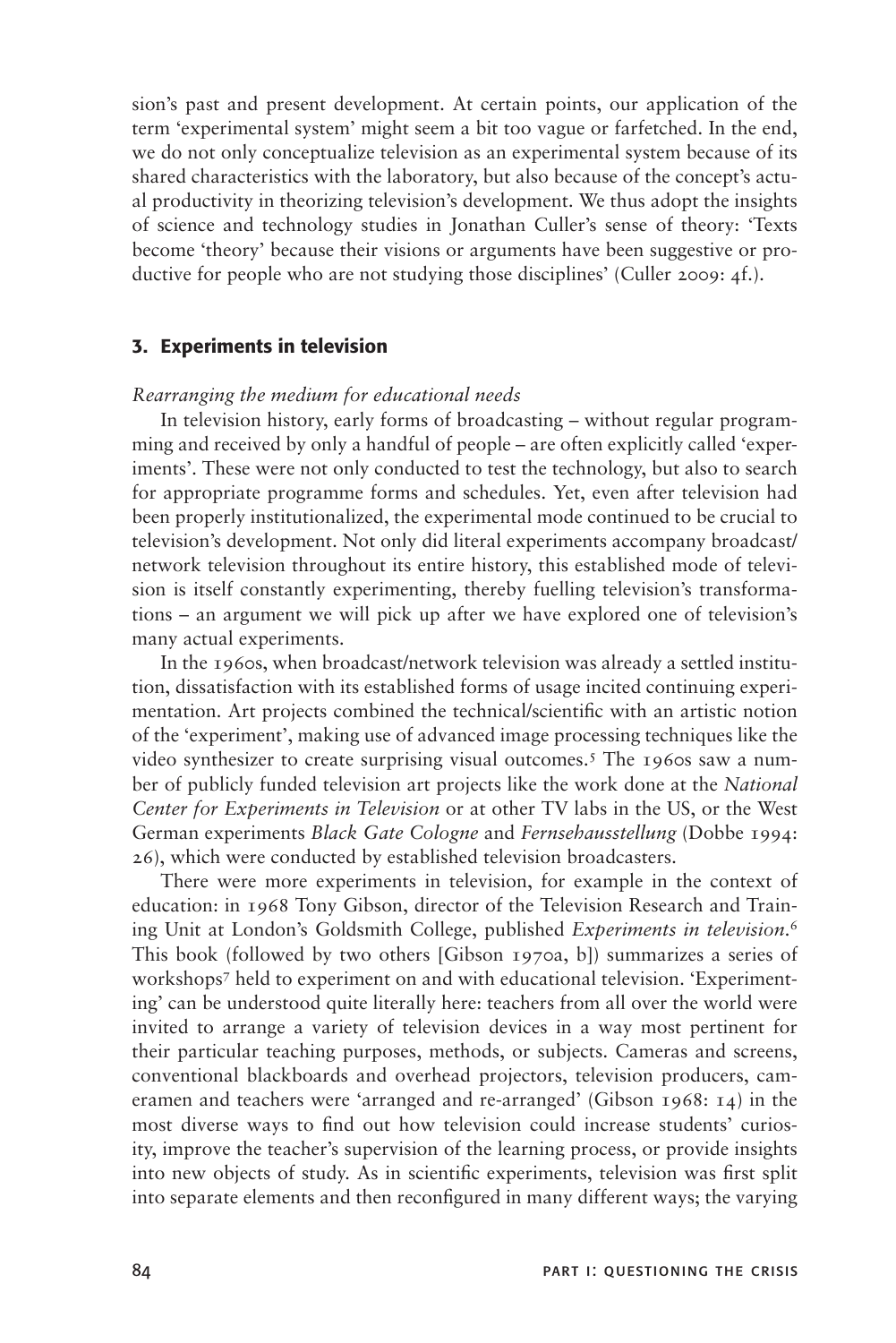configurations were tested for their practicability in different teaching situations, which in turn led to new insights and further modifications.

To endow his experiments with credibility and rationality, Gibson outlines some very general technical and aesthetic definitions of television's basic apparatuses<sup>8</sup> that guarantee its pertinence as an instrument of knowledge production. For him, the television screen has the twofold advantage of raising curiosity and supporting an analytic perspective: comparing television to 'the bundles of dirty washing that revolve' in a washing machine, he concludes that 'a small glass screen behind which things move' (Gibson 1970a: 11) always attracts attention; at the same time, the glass screen positions the spectator at an analytic distance (as does a sample under a microscope). In addition, the framing of the television image dissects and isolates whatever object it displays, thus supporting a scrutinizing point of view (Ibid.).

Notwithstanding these definitions of television's technical potential, the *Experiments in television* are based on the assumption that television is heterogeneous<sup>9</sup> as well as transformable and 'always already new'. Gibson's appropriation of the broadcast/network mode – then the dominant dispositif of television – reveals this belief in a permanent process of transformation. He refers to several conventions of the broadcast/network mode, some of them assisting, others limiting television's educational use.<sup>10</sup> However, constraints such as the fixed schedule of broadcast/network television and its too general addressing of a mass audience could be overcome by using recently invented technologies, especially VTR and  $CCTV<sub>i</sub>$  In Gibson's view, everybody dealing with educational television can rely on (and will have to reckon with) the further development of television's technologies (e.g. Gibson 1968: 8).

Gibson does not confine himself to describing how one could use (the already established forms of) television for educational ends, he also re-arranges the elements of television again and again in order to gain new insights into television's educational potential. One of the experiments took a conventional television studio as its starting point. As a teacher combines the role of producer and presenter, the usually separated spaces of studio and control room were integrated into one unit; the presenter's desk was supplemented by additional 'display areas such as bench, blackboard, model table' (Gibson 1968: 15); complementing the three available cameras a mirror was subsequently put up 'above a working area in order to show things from the viewpoint of the craftsman' (Ibid.); a simplified image mixer was then added to enable the teachers to switch between camera views; finally, the use of lightweight equipment made it possible to put the whole studio in a van to set it up in different classrooms (Ibid.: 18).

Gibson describes (and illustrates) different set-ups of television equipment pertinent to particular learning situations and learning objects, each following and realizing a set of assumptions and provisional rules – that is a certain rationality: they aim to facilitate television-supported live teaching (see Fig.  $\bar{x}$ ), to enable children to use the cameras themselves, to give instructions on how to arrange and supervise test lessons (see Fig. 2), to help with making an instructional video tape, and so on. Each constellation establishes a specific relation between the apparatuses of television, the teacher, the objects of knowledge, and the students.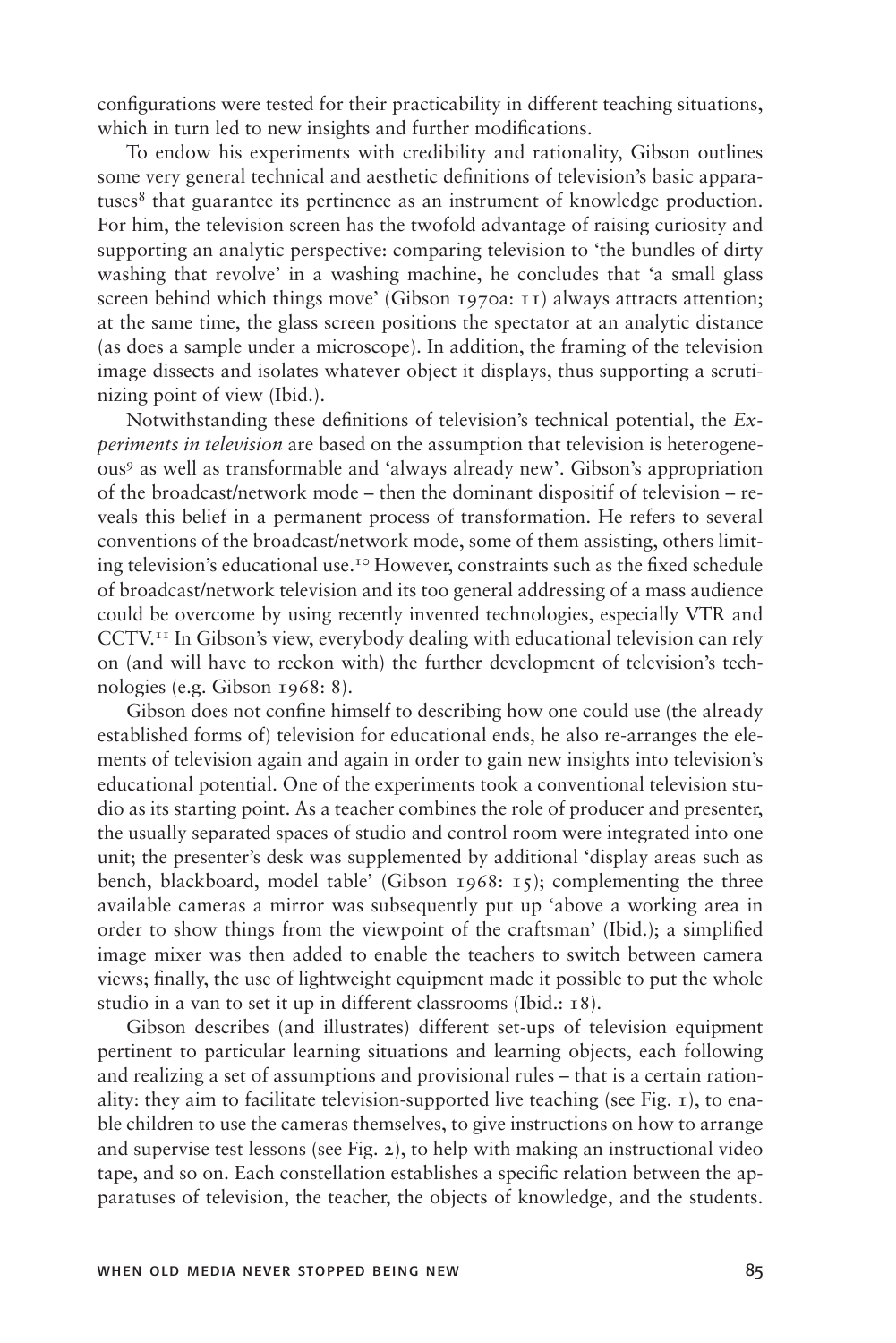One and the same technical element can thus acquire different strategic positions in these varying constellations. Sometimes a television monitor is a control monitor to observe the students, sometimes it is a display that helps students to watch themselves (Gibson 1970a: 25f.).



Fig. 1: Gibson, Tony. 1968. *Experiments in television*. London: National Committee for Audio-Visual Aids in Education; Educational Foundation for Visual Aids, page 17.

As is often the case in scientific laboratories, these television experiments were not conducted to solve one well-defined problem. Instead, the instigators' general interest in teaching/education meant their research question was rather vague: how can television support teaching? During the experimentation process, this question's focus shifted from television technology to teaching situation and back again; at certain moments some educational requirements provoked a closer inspection (and transformation) of television technology (e.g. how to position what type of microphone to record a classroom discussion); at other moments the technical constraints and capabilities supported the invention of new didactical strategies (e.g. the image mixer enabled the teacher to switch between a graphical model and the real object). As in a scientific laboratory, there was not one well-defined object of knowledge, but a set of questions, which could only be answered by problematizing – that is reflecting on and re-arranging – the involved objects, technologies, and practices.12 Of course, unexpected things happened during this continuing re-arrangement process, providing insights into phenomena that were never part of the original experimental set-up, and inciting even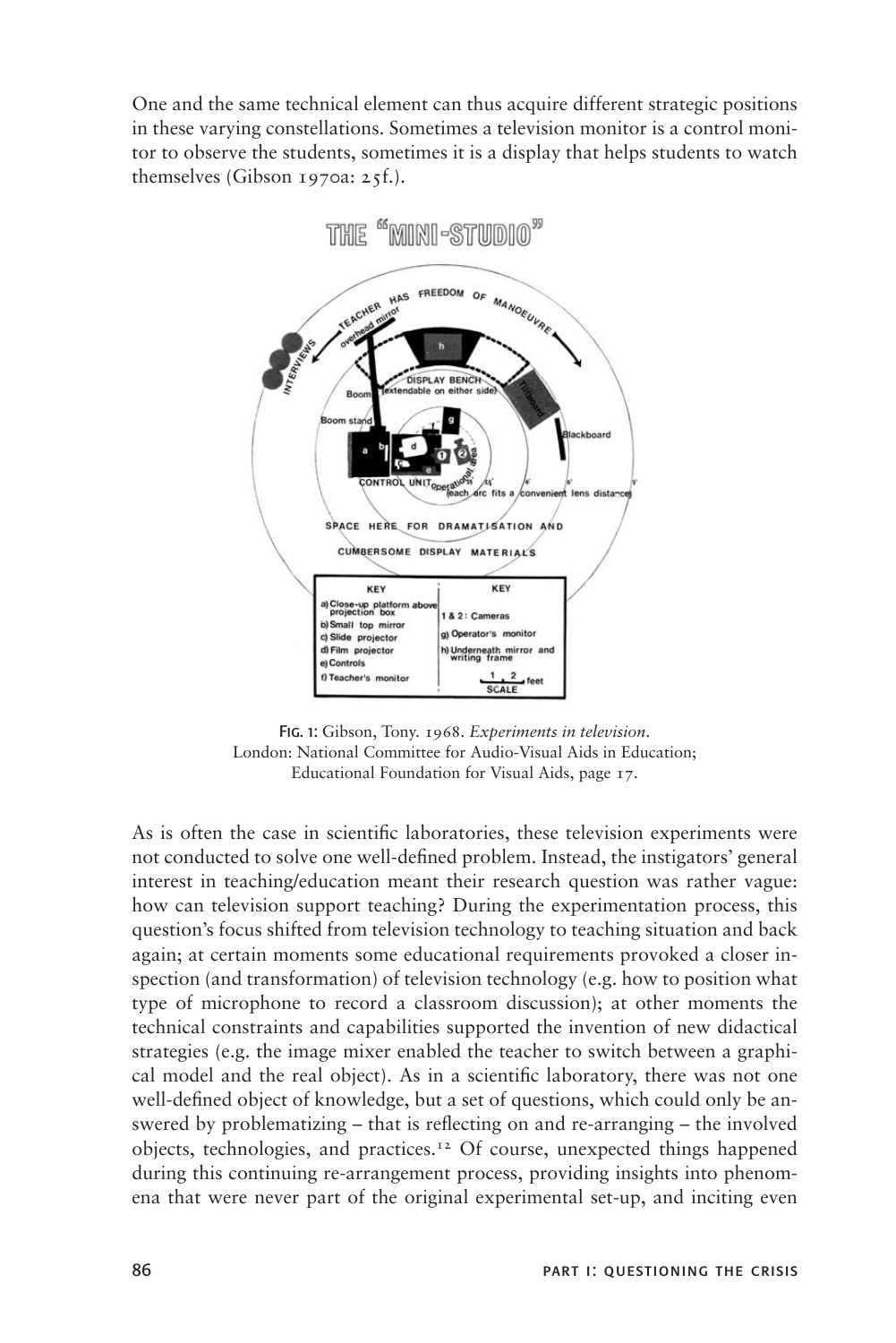

Fig. 2: Gibson, Tony 1970b. *The Practice of ETV*. London: Hutchinson Educational Ltd., page 47.

more re-arrangements. Gibson, for example, describes how a colleague in Italy discovered that older people, to whom educational TV was not addressed at all, had started to watch broadcasts of school television. This was reason enough to modify the dispositif with respect to the (presumed) needs and capabilities of seniors (Gibson 1970a: 93).

These *Experiments in Television* show that television was already 'in transition' in the 1960s. Taking the then-dominant broadcast/network mode of television and the contemporary technological developments (video, CCTV) as starting points, the experiments transformed television according to the rationalities of education. They are experimental in Rheinberger's sense because television technologies and teaching practices were combined in different ways to gain insight into television's educational potential. Television (or better: certain technologies of television) figures simultaneously as an *instrument* that guarantees the realization of the experiment (e.g. raising the attention of pupils), and as an *object* that itself has to be scrutinized and altered to gain insight into the phenomena under inspection.<sup>13</sup>

#### 4. Experimental moments of broadcast/network television

The experimental transformation of a constellation of technologies, practices and objects, so obvious in the somewhat particular case of Gibson's *Experiments in television*, also characterizes the broadcast/network mode of television. Although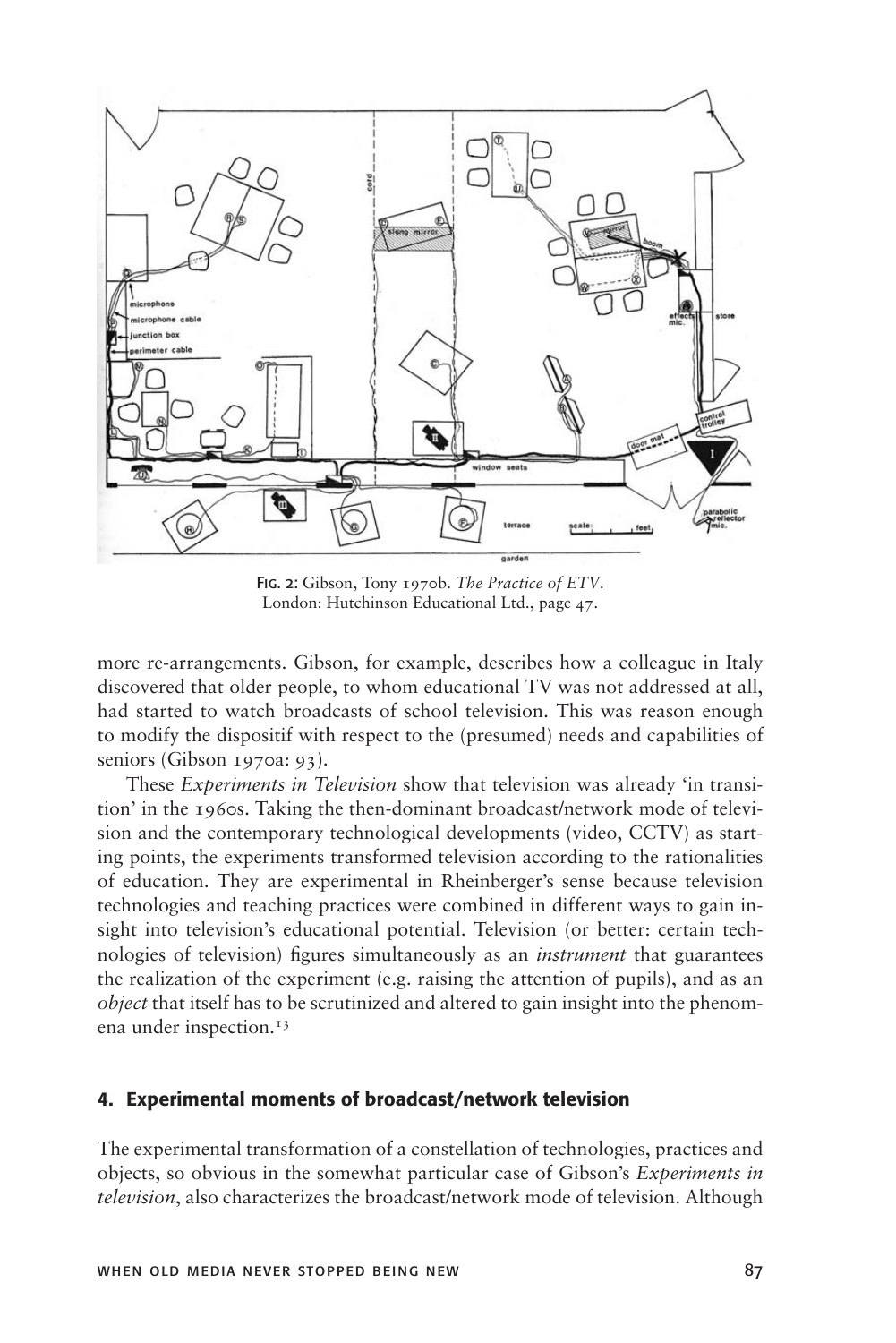television became more institutionally and technically stable after its explicitly experimental formative phase, the experimental mode was never relegated to the fringe of educational or art projects. In fact, the success of broadcast/network television and its manifold cultural effects was and is, in a way, based on its functioning as an 'experimental system'. We will refer to a number of such experimental moments in broadcast/network history to show how they shaped television before arguing more generally that most of television's day-to-day practices can also be considered as experimental strategies.

Advocating the applicability of science and technology studies concepts to media studies, Lorenz Engell (2008) identifies specific experimental moments in television's history. One of his examples is the freeze of television licences in the US that the FCC (Federal Communications Commission) imposed between 1948 and 1952 to solve technical problems (interferences). This freeze transformed the chaotic proliferation of television stations into a (laboratory-like) controlled setting, which allowed for the scrutiny of both the institutional (allocation of channels) and technical (standards for colour television, usage of additional spectrum space) development of television. It also raised questions about programming (educational programmes) and about audience research (Ibid.: 29). But the freeze not only made it possible to try out different constellations under laboratory conditions, it eventually resulted in significant transformations of the media landscape through, for instance, the opening of the UHF band, the designation of NTSC as the colour standard, and the consolidation of the network system.

The moon landing is another example of network television's experimental character. On the first – and most literal – level, the transmission of the moon landing was an experiment to find out if and how television technology enables us to see the moon and outer space beyond. Very similarly to Gibson's experimental set-up, the technology that guaranteed the television transmission was also used to supervise and control the flight. Moreover, the domestic television screens constantly displayed the control images from Houston and the national television stations added illustrations to explain the technical challenges (Engell 2008: 35). On the second level, the moon landing experimented with addressing a global audience. The commentators addressed the topic of the global audience repeatedly and a global audience could thus watch itself watching: viewers could scrutinize how other viewers reacted to the events and were thus able to reflect on television's dependency on its audience (Ibid.: 37). Beyond this observational set-up, which led to a redefinition of television's ability to monitor the world, the moon landing also allowed for exploring different ways of programming television. As the event was a live transmission it had to deal with unexpected delays. At the same time, it was part of a whole series of transmissions about space exploration. This double character, as both series and live event, epitomizes basic features of television and provoked enquiries into the relations between programme and viewing patterns (Engell 2008: 37; 2009: 141), which in turn provoked adjustments to television programming.

The Gulf War (1990) and the reality show *Big Brother* are two other examples Engell mentions*.* All these experimental moments established a specific setup of television relating technologies, programme forms and viewing practices in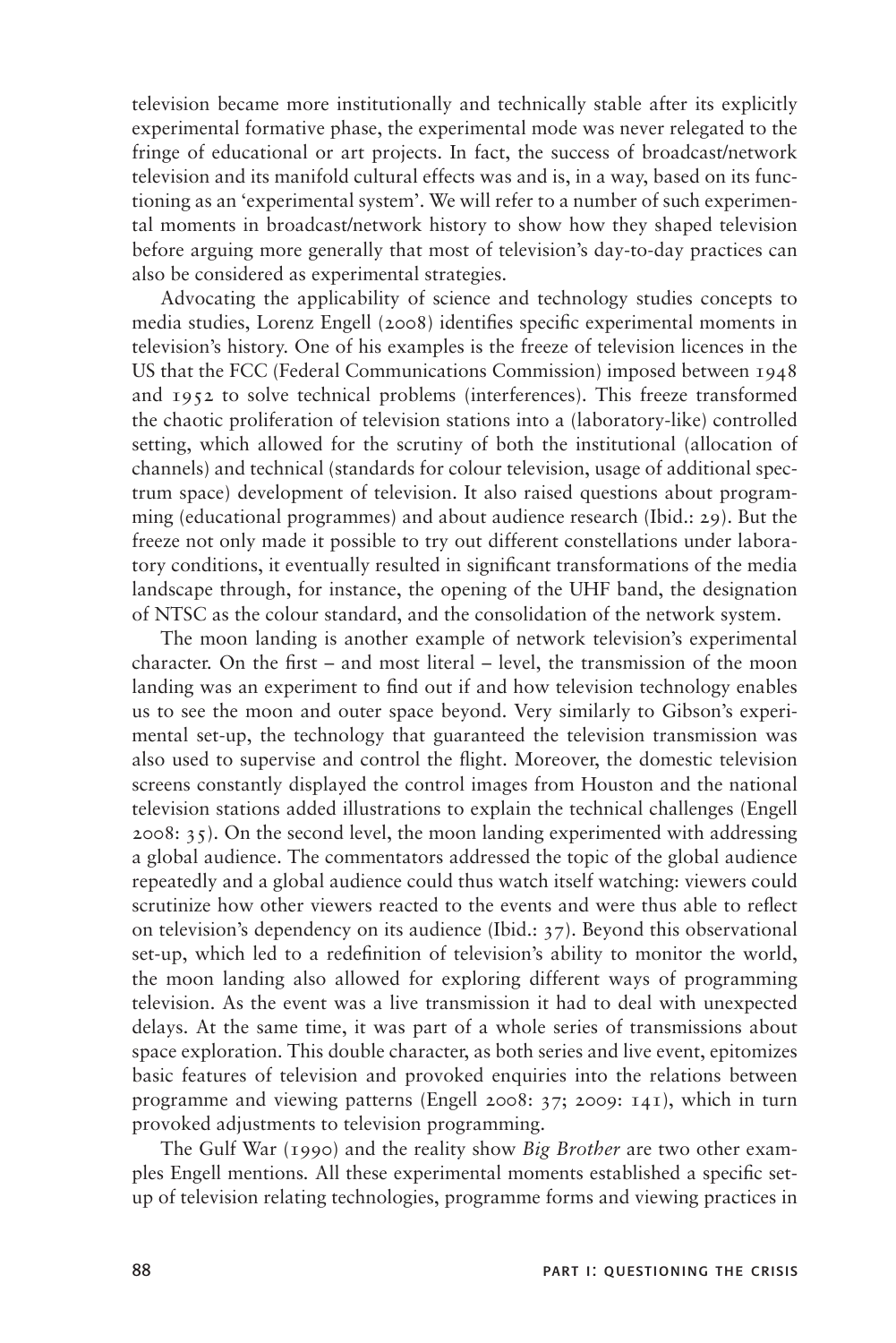a particular manner, thereby questioning a number of television's key elements (its visibility, its reality claim, its liveness, its audience, etc.). These experimental moments not only helped to understand television's functioning and impact, they also, in turn, triggered further transformations as these insights were integrated into the production of television (Engell 2008: 19).

The deployment of US television as *Citizen Machine* in the 1950s (Anna Mc-Carthy 2010) and the introduction of public television in the US in the late 1960s (Laurie Ouellette 2002) can be similarly understood as re-arrangements of television's complex constellations to get better insight into its technologies, audiences or programmes. Though neither McCarthy, nor Ouellette uses the term, both describe television as a kind of 'experimental system' by analyzing how the attempts to educate and govern the American people led to specific well-controlled transformations of television. In each case the 'experiment' not only comprised newly introduced types of programmes addressing newly identified audience groups, but also institutional arrangements, political regulations, and economic strategies, all of which collectively contributed to a reformulation of what constitutes 'the public' and how it relates to television. Moreover, it is possible to discuss the introduction of the remote control and VCR – as well as many other 'moments of transition' – as experimental moments of broadcast/network television. Rather than just establishing a new (post-VCR) mode of television distinct from its prior (pre-VCR) mode, the VCR figures as a re-arrangement that raised new questions and offered new insights into audience behaviour, economic strategies, gender relations, and much more. One of the most comprehensive accounts of experiments in television is John Caldwell's book *Televisuality* (1995) that shows how new broadcasters (e.g., CNN, MTV), new production technology (e.g. digital editing), and new professionals (e.g. art students) contribute to a constant redefinition of what television is and how it addresses its audiences.

All these examples show that constant transformations were already an essential and effective feature of television during the reign of broadcast/network television. These transformations are characterized by procedures similar to Gibson's educational experiments: television is used (and gets reproduced) as a heterogeneous constellation whose elements can be transformed and re-arranged. This process is systematic in that some of the elements are always considered to have certain (more or less 'instrumentally') useful characteristics and capacities, while other elements are monitored for their unexpected/unforeseen variations – the experiment thus establishes its own 'rationality'.<sup>14</sup> The re-arrangement is strategic in that it follows certain interests, questions, and rationalities, but it also allows for gaining unexpected insights into different aspects of television. This means that these experiments do not answer a well-defined question, but instead establish and re-articulate a 'problematization'.<sup>15</sup>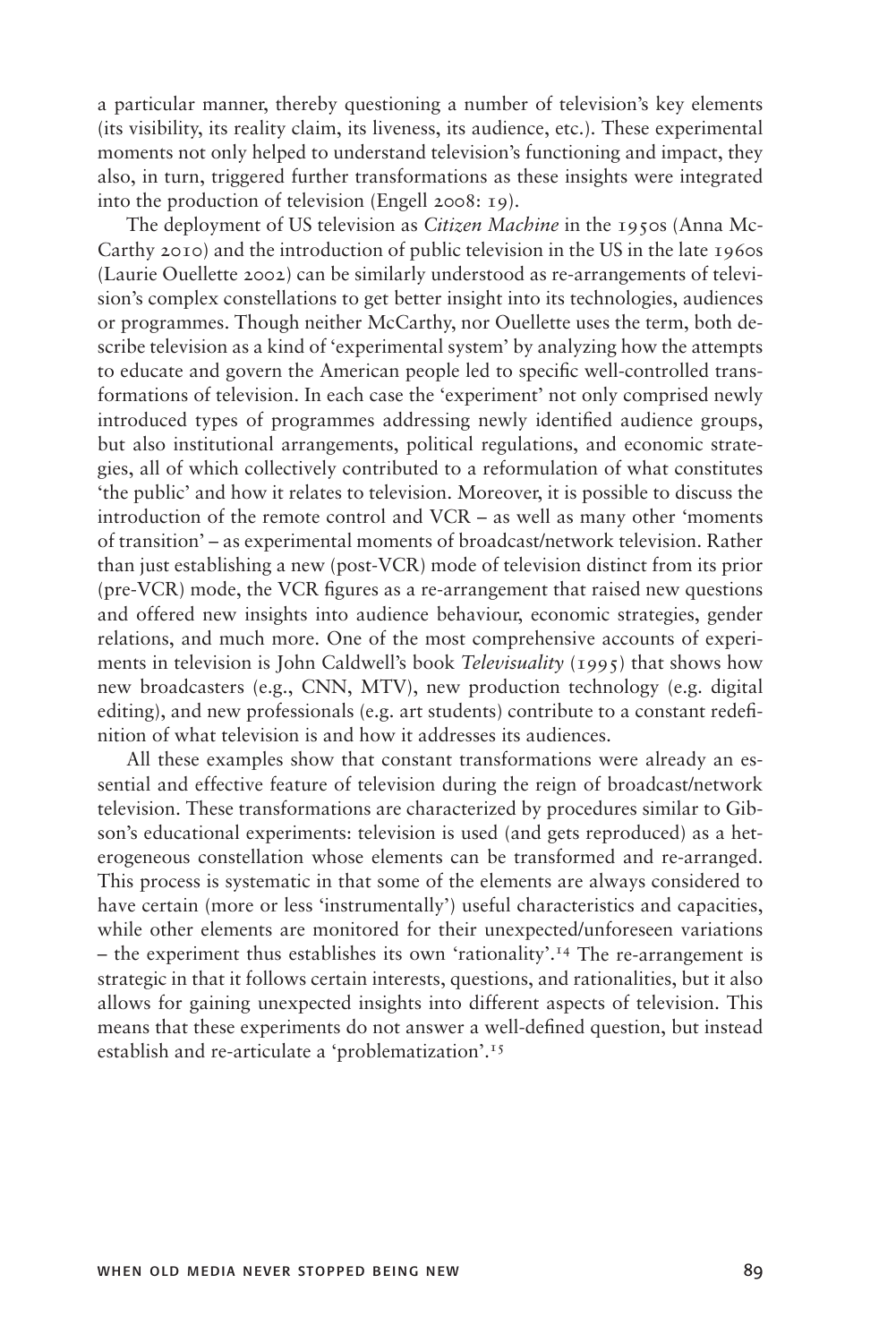#### 5. Broadcast/network television as an ongoing experiment

Conceptualizing television as an experimental system leads to a different understanding of the daily routines of network as well as post-network television that we will briefly discuss on a more general level. There are at least two basic dynamics that support and enable television's functioning as an experimental system fuelling its constant transformations. As a technology television is generally predicated on the 'perfectibility of technology',<sup>16</sup> meaning that television is always considered to be 'improvable'— be that through brighter images, more channels, or more 'realistic' sound. Such expectations had always accompanied television and facilitated experiments. As an institution that indiscriminately reaches a vast but anonymous audience in public and in private spaces, television comes with the promise that these people might become accessible – but also with the urgency to make sure people are actually watching television. These technological and institutional expectations, promises, and insecurities are necessarily interrelated with political, economic, educational and other institutions that define and govern the following actions.

The competing and often contradictory rationalities of different practices, as well as the unforeseen effects of the re-arrangements of complex television constellations, guarantee the endlessness of this process. Policymakers or industry actors, for example, constantly discover audience segments they have not thought of before (and that maybe did not even ever exist as an identifiable group before), or they use a certain programme, genre, or technological device in a surprising way. Such discoveries are often capitalized on to enact laws, introduce new programmes, or install new technologies.<sup>17</sup>

Of course these day-to-day experiments in television produce a completely different kind of knowledge and are less systematic and controllable than the freeze, the moon landing, Gibson's educational experiments, or even 'real' scientific experiments. The constant re-arrangement of the constellation of broadcast/network television nevertheless follows certain experimental rationalities: it presupposes a definition of (and reflection on) the specific potential of some of television's elements, and it also produces phenomena (e.g., the 'target audience') which only 'make sense' as part of the experimental system that produces knowledge about these phenomena and enables their manipulation.<sup>18</sup>

The status of television as an experimental system (and of television history as a series of ongoing experiments) can thus be sketched out as follows: television consists of a constellation of heterogeneous elements (institutions, technologies, practices). The principal transformability of the constellation and its elements (which is most explicit in the idea of the '*perfectibility of technology*') promises the usefulness of television for many different applications and different practices. However, the specific requirements to each different practice do not only incite the constant transformation of television, but they also initiate a constant reflection on its uses and characteristics.

Although the broadcast/network mode of television had a stable institutional setting it nevertheless has to be conceptualized as a constellation consisting of a certain institutional structure *plus* the inseparable and constitutive transform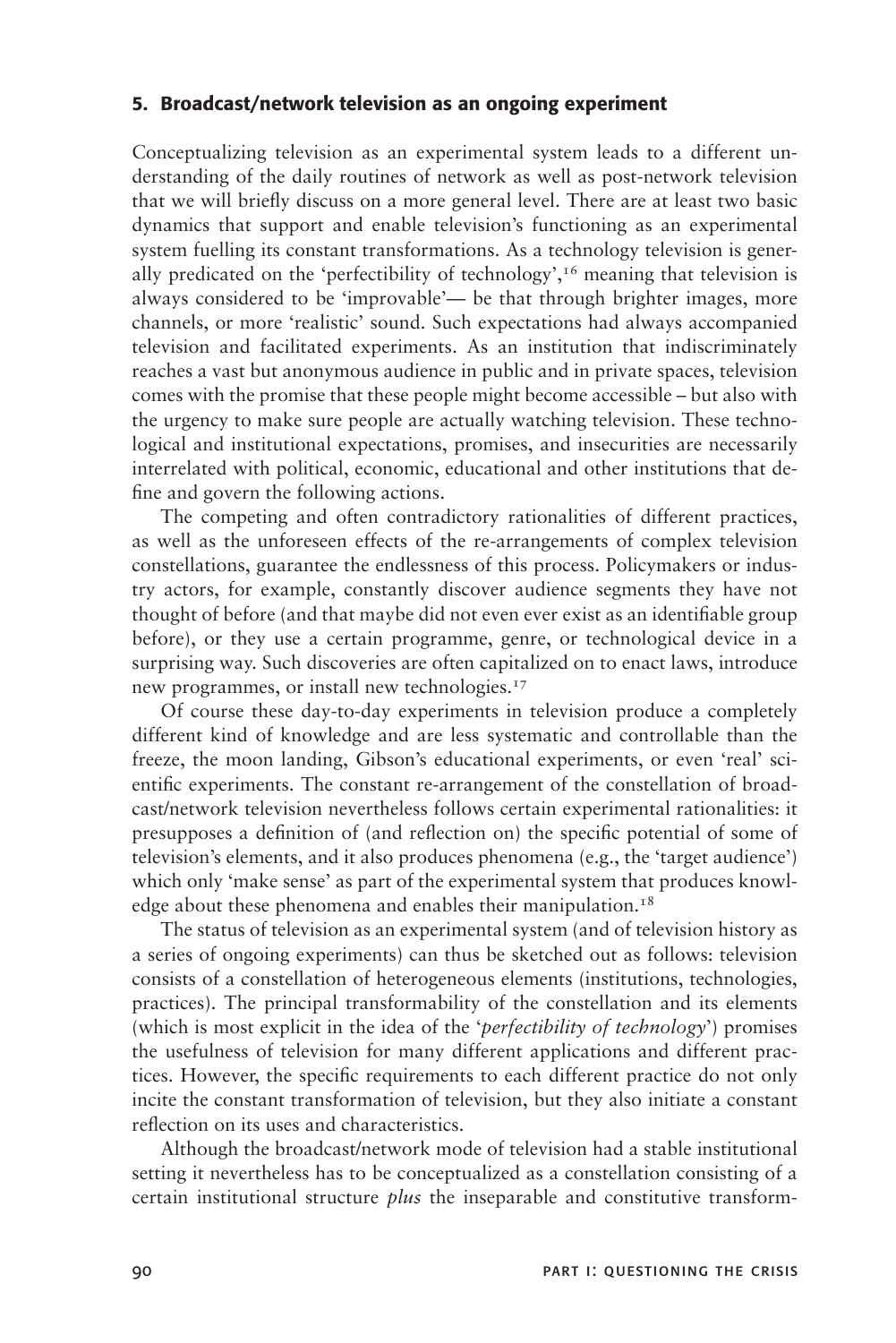ability. It is characterized by constant efforts of transforming television but also the wishes, promises, and demands that it could or should be transformed. The broadcast/network mode is – just like the scientific experimental system – less defined through a particular set-up than through a certain combination of questions, 'problematizations', and ambivalent objects that animate the transformation. To be effective and to continue as cultural machinery, television has to constantly produce differences that are used for its own reproduction.<sup>19</sup>

Such a re-conceptualization of television as a heterogeneous and constantly transforming constellation definitively affects the understanding of television's cultural and social impact. The 'power of television' lies less in its stable institution than its general transformability that establishes certain social and cultural concepts as natural, rational, desirable, or unavoidable. By functioning as an experimental system, television becomes a focal point for the formulation of certain problematizations whose plausibility and manageability is guaranteed by television because these problematizations conversely structure the transformation of television.<sup>20</sup> In contrast to the notion of cinema as a dispositif, which points at the rigid and unavoidable positioning of projector/screen/spectator as foundations of cinema's ideological effectiveness, television's dispositif is not defined by the spatial structure of its elements but by the logic (the 'problematizations' and 'rationalities') articulated by its re-arrangements.

To illustrate this rather abstract argument, we briefly want to touch on the 'nationwide audience'. Just like the fixed programming schedule, the nationwide audience was an important characteristic of broadcast/network television, but it was never a simple and unambiguous certainty – even not before it became less important in the 1990s (see Turner and Jay 2009). In fact, the 'nationwide audience' was one of many topics (or, better: problematizations) that structured policy and programming decisions, economic strategies, and viewing behaviour. This does not mean that it was not an important part of 'the power of television'; on the contrary, the 'nationwide audience' was of major importance *because* it was at stake, and reformulated again and again. It provoked changing strategies to realize, address, and change the 'nationwide audience', which thus became a plausible, self-evident phenomenon one had to (and could) reckon with.

#### 6. Post-network experiments

Re-conceptualizing broadcast/network television also has consequences for our understanding of television's most recent transformations. There is no doubt that current post-network television is more heterogeneous, more difficult to define, and even subject to more dynamic transformations than broadcast/network television. However, conceptualizing television as an experimental system leads to a slightly different take on the recent transformations, since 1) the difference between network and post-network television becomes less clear; and 2) the key features of post-network television become more ambivalent if they are considered as 'problematizations' instead of straightforward 'characteristics'.

1) If we do not understand (broadcast/network) television as one stable entity,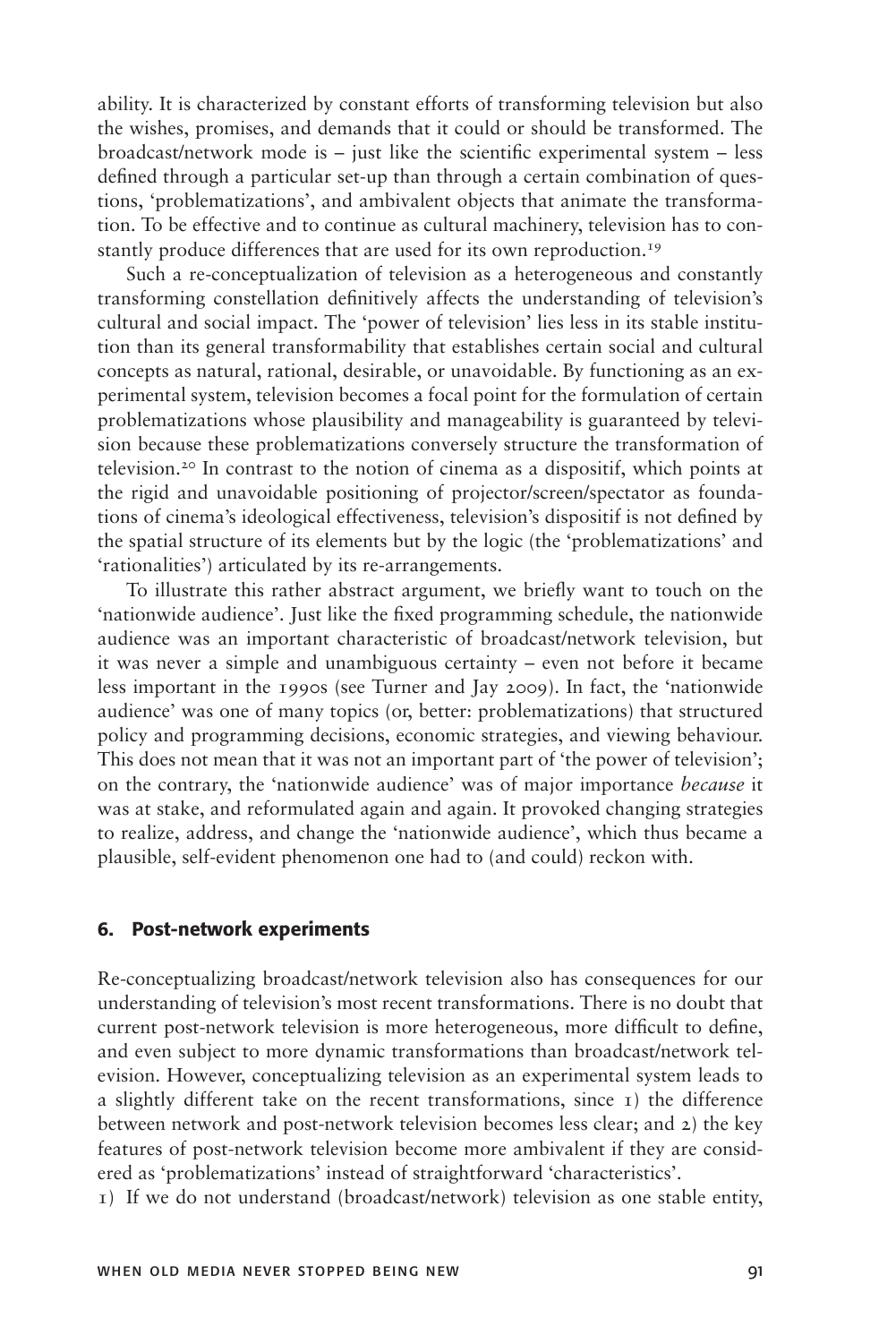but as an experimental constellation that consists of different strategies and articulates different problems, the difference between the current and the traditional modes of television gets blurry. The fact that television studies at certain moments discovered that its concepts (inspired by the broadcast/network mode) no longer fit the changing modes of television, does not guarantee that these concepts ever really fit all relevant aspects of traditional television. That we have now come to realize that notions of programme flow or mass audience do not describe the current mode of television, does not guarantee that current television is aptly described by access and classical television by programme flow.<sup>21</sup> Instead of comparing television now and television then (and thereby implicitly stipulating what constituted broadcast/network television), we consider it more productive to analyze the different topics, problematizations, or supposed 'potentials' as incentives that structure transformations, and to trace their respective emergence, development, and turning points. Most of the prominent (and far from inadequate) characterizations of current television have a history that goes back long before the transition to 'deregulation' (the 1980s), digital signal transmission (late 1990s), or online/convergence television (the 2000s): The target audience, mobility and flexibility of use, the multiplication of programmes, individualization of access – all these topics, problems, or 'potentials' of television have a very long and uneven history (e.g. Pearson 2011). They are not coherent elements of a single process (or moment) of transition to a post-network mode of television; rather, they are (and have always been) heterogeneous incentives for constant transformation, each with their own specific dynamic and history.

Instead of displacing old forms of television (and their related topics, problems, or 'potentials'), post-network television often re-articulates already existing topics, problematizations, or supposed 'potentials' with different emphases and strategies. The example of Gibson's *Experiments in television* showed that 'flexibility' and 'individual access' were already topics of concern in the 1960s. The current development thus does not form a clear change (or transition) from national audience to target audience, or from scheduled programme to individual access; rather, the long established tension between different forms of address (respectively of organizing and transmitting programmes) simply gets reorganized. Although the focus of experimentation shifted to the question of the individual, the 'nationwide audience' is still part of the experimental set-up (just as the individual was part of it in the 1960s and 1970s).

2) The most characteristic features of post-network television – plentiful programming, individual access, mobility, and so on – are not unique features or results of the new constellations but, just as the 'nationwide audience' of the broadcast/network mode, they figure as problematizations, as topics, or supposed 'potentials' that become plausible through the constant rearrangements that aim at producing them. Television might now be more individualized, but it still continues to redefine what 'individualized' means and to offer (together with other media) models and instruments to realize and articulate 'individuality'. As we have seen, Gibson used television technology of the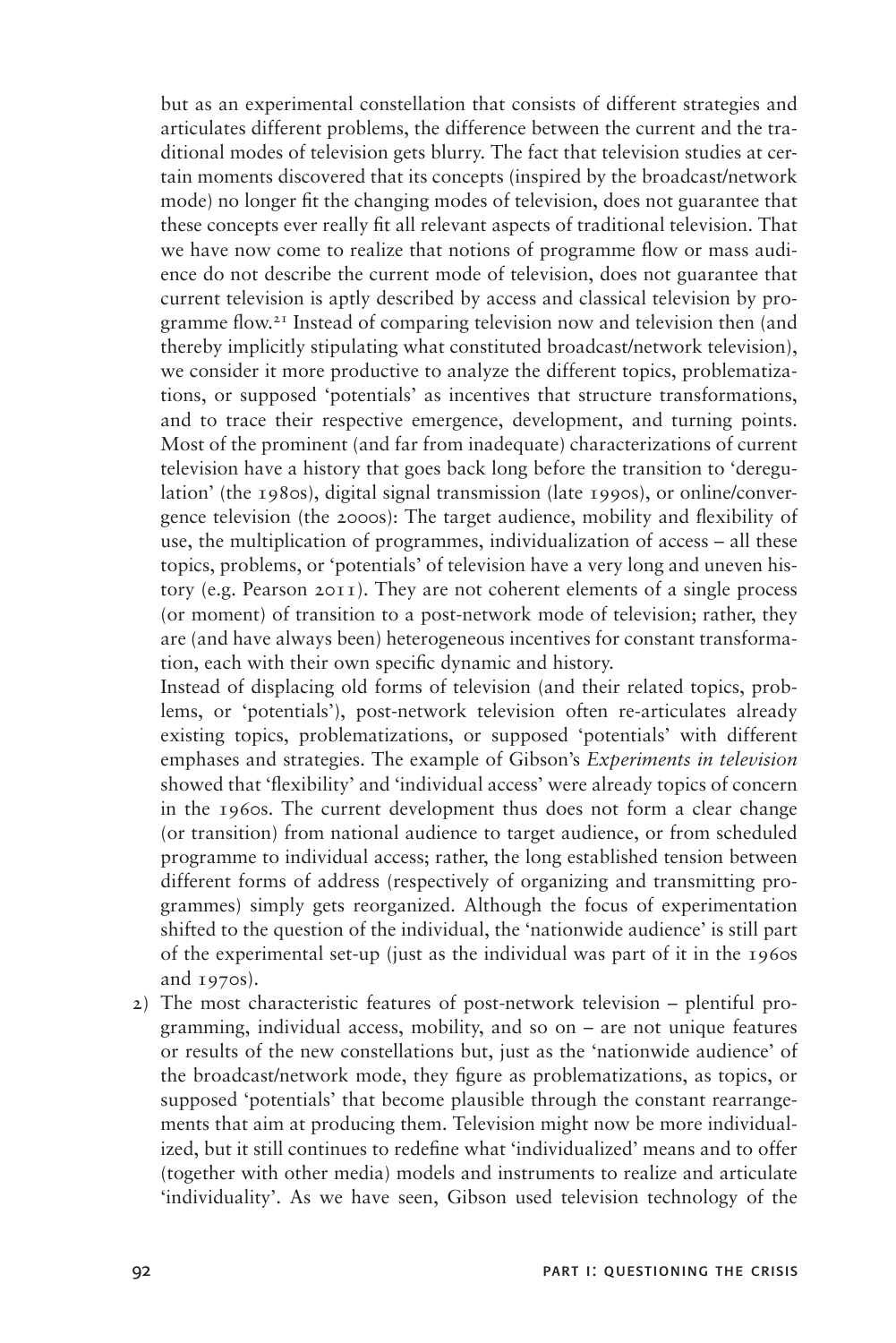1960s, the VCR and CCTV, to articulate or 'realize' individual access. It is too simple to say that the constellations he set up were less individual than the ones of today; rather, they defined individuality in a different way. Similarly, today's TiVo, Hulu, IPTV, and so on, are neither simply fulfilling the 'dream' of individual access, nor do they merely disguise the cultural industry with the ideology of individuality; rather, they are 'experimenting' with individuality: their interfaces realize individual access by making it visible and manageable. This realization of individual access, however, is always accompanied by the promise of future modification and improvement.

Individual access, plentiful programming, and mobility are formulated as tasks and problems that structure the upcoming transformations. At the same time, they are all endowed with reality and plausibility through these transformations, as they help establish individuality, plentiful programming, and mobility as objects that can be improved and managed. This, by the way, also makes it clear that just because post-network television is more heterogeneous and dynamic, it is in no way less powerful than the broadcast/network mode. When the experimental system becomes more complex and allows for more flexible manipulations, this does not mean that the phenomena made plausible by these experiments have less of an impact.

## 7. Closing remark on television studies

Understanding television as an experimental system not only enables us to rethink the historical dynamics of television's development, but also its social and cultural impact. The distinction between network and post-network television can thus be readily re-conceptualized. While television is currently changing in a particularly dramatic fashion, this transformation cannot be reduced to a transition from one mode of television to another; the many different developments simply do not follow a coherent logic, nor are they synchronized – neither through the technological change from analogue to digital, nor through the economical tendency towards (further) commercialization. If we take Amanda Lotz' suggestion seriously and start to speak of televisions (instead of television), and if we also adopt it for broadcast/network television we have to describe which of the manifold problematizations that were established at different moments of the broadcast/network era are continued, transformed, or ended by post-network televisions – and which are indeed newly introduced (and for what reasons).

The notion of the experimental system can be more generally applied to mass media. All media that promise to reach an entire population and that principally allow for technological improvement provoke their constant rearrangement to acquire knowledge of phenomena 'outside' the media (knowledge of the people, circulation of money, etc.) and transform them through these insights. Compared to the newspaper or film/cinema, however, television sharpens this experimental fervour: television's ability to connect the most intimate domestic spheres with the most comprehensive (and temporally synchronized) reach of its transmis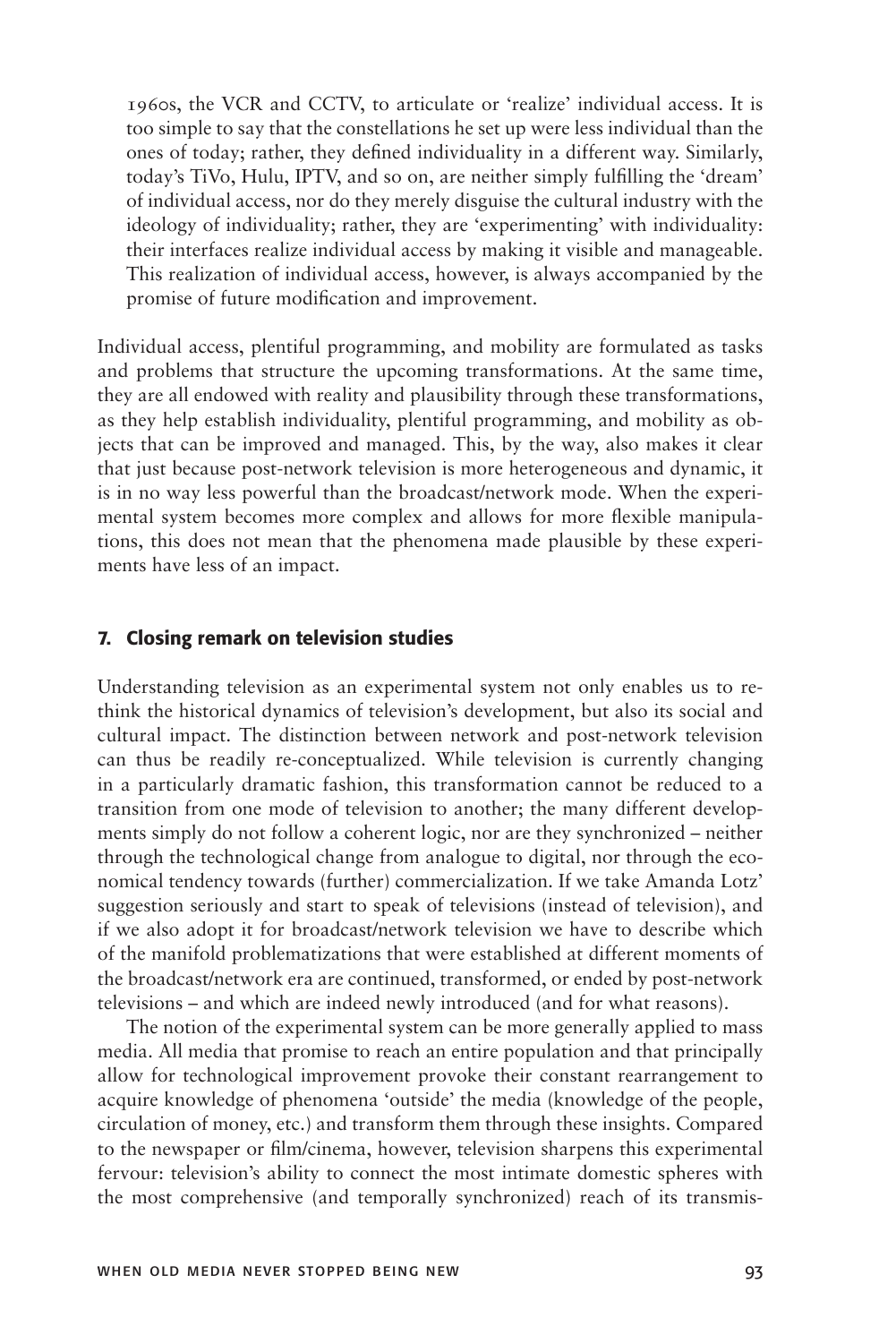sions, the anonymity of its audience, the heterogeneous programme elements integrated into a structured schedule – all these features share an urgent need to gain knowledge and a particular strong promise to grant access to previously inaccessible spaces and behaviours.

We believe that television studies has developed a particular competence dealing with its strange and heterogeneous object. Television studies could make it one of its central tasks to describe and theorize how constellations of technologies, institutions, and practices become (mass) media by inciting and undergoing processes of transformation. In response to the emergence of new media cinema/ film studies has changed into a discipline that not only claims responsibility for the subject of film, but also for the much broader phenomenon of 'moving images'. Film studies can nowadays weigh in on YouTube or media art as well. Its insights and perspectives may have emerged from dealing with the narrowly defined object film/cinema and its particular mode of illusion, but it is not restricted to it anymore (Koch 2009). Similarly, one of the aims of television studies could be to analyze the social and cultural effects of media through analyzing media's ongoing transformation. The constant redefinition of core features (or better: problematizations) of television – liveness, mass-audience, programming, etc. – are ideal test cases to develop appropriate concepts to analyze objects – without classifying them as television or not.

#### **Notes**

- 1. We thank the editors of this volume and Florian Duijsens for their insightful and constructive remarks that helped to improve this paper.
- 2. Amanda Lotz makes a similar argument: 'Current changes in the institutional and cultural functions of television do not indicate its demise but enable us to see more clearly the dominant industrial practices of the network era and the forms, texts, and cultural role of the medium in that formative period' (Lotz 2009: 51). However, her differentiation between the 'old' and the 'new' television is too clear-cut in our view. Thomas Elsaesser (1998: 222) suggested approaching new technological developments (e.g. digitization) less as new media, but rather as 'a new medium of "knowing" about […] media'. More generally, Critical Theory has pointed out that the task of concepts is not to be 'appropriate' to an object but to open up new – that is critical – perspectives (Horkheimer [1937] 1972).
- 3. A very explicit use of the lifecycle concept can be found in Alex Magoun's television history (2009).
- 4. This uncertainty in laboratories is one reason why scientific instruments are increasingly discussed as media and not as instruments – a development which turns Gitelman's comparison of media and scientific instruments upside down.
- 5. For an overview, see: www.rdlx.com/ncet/intro.html.
- 6. We owe not only the discovery but in fact our copy of that book to Ulrike Bergermann.
- 7. These workshops were organized between 1961 and 1967 in cooperation with, among others, the BBC, the National Committee for Audio-Visual Aids in Education and the Hertfordshire TV Experiment.
- 8. In contrast to the still customary translation of the French term *dispositif* as 'apparatus' we find it important to distinguish a medium's technical elements (*apparatuses*) from the relation between, and organization of, the technologies and practices which define its specific historical constellation: the *dispositif*.
- 9. The very first paragraph of *Experiments in television* compares television to the notorious elephant patted down by three blind people, one of them describing it as a snake, the other as a palm tree, and the third as a barrage balloon. Gibson continues: 'compare the uses made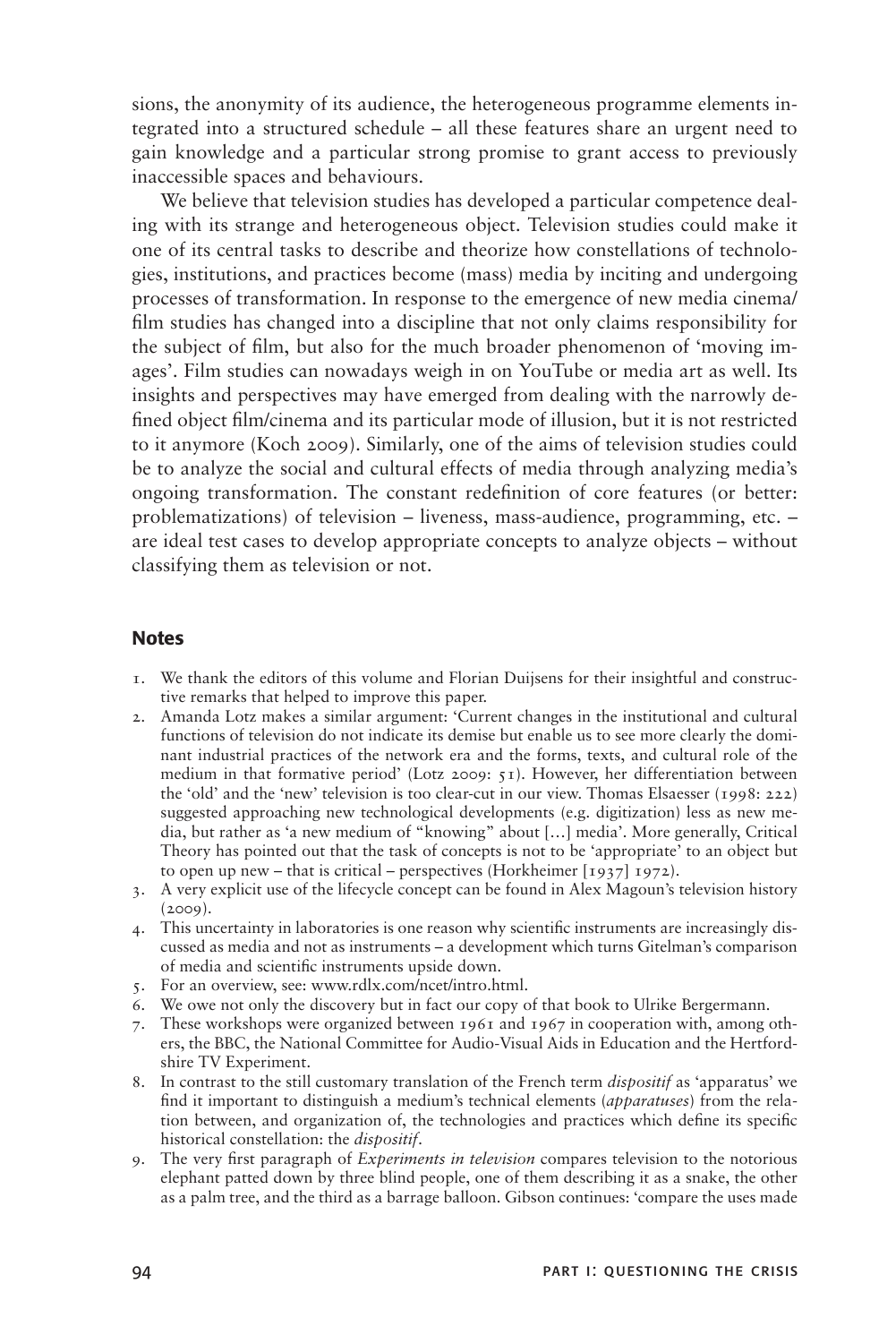of the medium by the producer of a long-established BBC or Independent television series; by a biologist televising dissection techniques for the benefit of his class; by a training college tutor using television to observe a learning situation' (Gibson 1968: 7).

- 10. 'At its best, broadcasting has the mastery and the means to create a work of art, to speak with power and authority, to widen horizons, to distil meaning from a wealth of knowledge and experience.' (Gibson 1970a: 24).
- 11. Already in the 1960s, Gibson used a vocabulary of individualization and (time-related) flexibility to describe the advantages of video tape and CCTV: 'Low-cost video-tape recorders now enable teachers to store broadcast material and re-use it at discretion, to fit their own timetables and to match their children's pace of learning. The development of versatile, portable closed-circuit television units, requiring modest space and manpower, brings the production of his own material within the teacher's reach' (Gibson 1970a: 7).
- 12. Here we again refer to Rheinberger's definition: 'I consider an experimental system to be a unit of research, designed to give answers to questions we are not yet able to ask clearly […] it shapes the questions to be answered. An experimental system is a device to materialize questions' (Rheinberger 1998: 288).
- 13. In his analysis of laboratory work in molecular biology, Rheinberger describes how 'epistemic objects' can become instruments in the process of experimenting (1998: 291).
- 14. Experiments always aim at adapting phenomena ('nature') to reasoning. However, they do not adhere to one ahistorical mode of reason but can be based on (and conversely support) very different 'rationalities'; that is, different ways of thinking about truth, cause and effect, and so on. (Rheinberger and Hagner 1997; Latour 1990).
- 15. A problematization defamiliarizes a given situation or object and 'develops the conditions in which possible responses can be given; it defines the elements that will constitute what the different solutions attempt to respond to. This development of a given into a question, this transformation of a group of obstacles and difficulties into problems to which the diverse solutions will attempt to produce a response, this is what constitutes the point of problematization and the specific work of thought' (Foucault [1984] 2010: 389).
- 16. Lorenz Engell (1998: 26) adapts this term from Ernst Jünger.
- 17. Just like an experimental system, television can also bestow a 'natural' reality on these unexpected phenomena: 'An epistemic thing may not even be imagined when an experimental arrangement is in the course of being established. But once a surprising result has emerged and has been sufficiently stabilized, it is difficult to avoid the illusion of a logic of thought and even a teleology of the experimental process.' (Rheinberger 1998: 290).
- 18. The fact that the causalities of television e.g. between a commercial and the success of a product or between demographic classifications and genre preferences – always remain unclear cannot be taken as proof of the non-experimental character. Ambivalent causality is one specific characteristic of experimental systems.
- 19. Rheinberger says of this experimental systems' 'differential reproduction': 'such systems must be capable of differential reproduction in order to behave as a device for producing epistemic things whose possibility is beyond our present knowledge, that is, to behave as a 'generator of surprises'. Differential reproduction refers to the allowance, if not to the necessity of shifts and displacements within the investigative process; in order to be productive, an experimental system has to be organized so that the generation of differences becomes the reproductive driving force of the whole experimental machinery' (Rheinberger 1998: 287).
- 20. Rheinberger and Hagner (1997: 20) similarly describe the experimental system.
- 21. For the changing meanings of television studies' key concepts see Jostein Grisprud (1998) and William Uricchio (2004).

## References

Barnouw, Erik. 1990. *Tube of plenty. The evolution of American television (2nd rev. Ed.)*. New York: Oxford University Press.

- Bennett, Tony. 2005. 'Civic laboratories'. *Cultural Studies* 19 (5): 521-547.
- Bolter, Jay David and Richard Grusin. 2000. *Remediation. Understanding new media*. Cambridge, MA: MIT Press.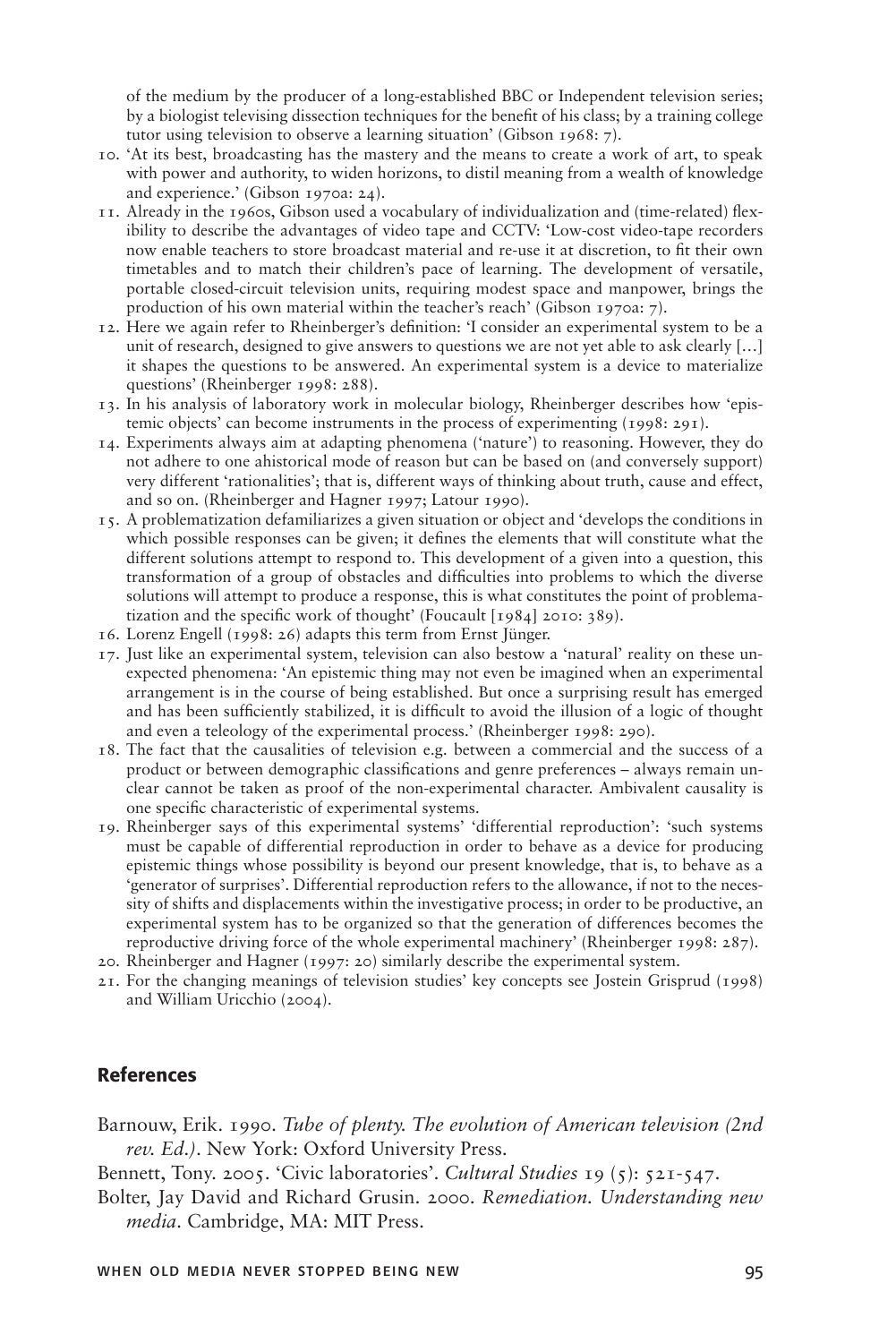- Caldwell, John T. 1995. *Televisuality: Style, crisis and authority in American television*. Brunswick, N.J.: Rutgers University Press.
- Culler, Jonathan. 2009. *Literary theory*. New York: Sterling.
- Curtin, Michael. 2009. 'Matrix media', in *Television studies after TV: Understanding television in the post-broadcast era*, G. Turner and J. Tay (eds.), 9-19. London: Routledge.
- Curtin, Michael and Jane Shattuc. 2009. *The American television industry*. New York: Palgrave Macmillan.
- D'Agostino, Peter and David Tafler (eds.). 1995. *Transmission. Toward a posttelevision culture. 2nd Edition*. London/Thousand Oaks/New Delhi: Sage.
- Dobbe, Martina. 1994. 'Kunst und Fernsehen eine unwahrscheinliche Allianz? Zum Bild der Kunst im Fernsehen der 60er Jahre', in *Zwischen Erbauung und Experiment. Kunst im Fernsehen der 50er und 60er Jahre,* Gundolf Winter and Martina Dobbe (eds.). (=Arbeitsheft Bildschirmmedien 47). Siegen: Universität-GH-Siegen.
- Drummond, Phillip and Richard Patterson (eds.). 1985. *Television in transition*. London: bfi publishing.
- Elsaesser, Thomas. 1998. 'Digital cinema: Delivery, event, time', in *Cinema futures: Cain, Abel or cable? The screen arts in the digital age*, T. Elsaesser and K. Hoffmann (eds.). Amsterdam: Amsterdam University Press.
- Engell, Lorenz. 2008. 'Fernsehen mit Unbekannten. Überlegungen zur experimentellen Television', in *Fernsehexperimente. Stationen eines Mediums*, Michael Grisko and Stefan Münker (eds.). Berlin: Kadmos.
- Engell, Lorenz. 2009. 'Die kopernikanische Wende des Fernsehens', in *Das Planetarische. Kultur – Technik – Medien im postglobalen Zeitalter*, U. Bergermann, I. Otto, and G. Schabacher (eds.). München: Fink.
- Foucault, Michel. [1984] 2010. 'Polemics, politics, and problemizations', in *The Foucault reader*, P. Rabinow (ed.). New York: Vintage Books.
- Gibson, Tony. 1968. *Experiments in television*. London: National Committee for Audio-Visual Aids in Education; Educational Foundation for Visual Aids.
- Gibson, Tony. 1970a. *The use of ETV: A handbook for students and teachers*. London: Hutchinson Educational Ltd.
- Gibson, Tony. 1970b. *The practice of ETV*. London: Hutchinson Educational Ltd.
- Gitelman, Lisa. 2008. *Always already new. Media, history, and the data of culture*. Cambridge, MA: MIT.
- Gripsrud, Jostein. 1998. 'Television, broadcasting, flow: Key metaphors in TV theory', in *The television studies book*, C. Geraghty and D. Lusted (eds.). London: Arnold.
- Horkheimer, Max. [1937] 1972. *Critical theory. Selected essays*. New York: Herder and Herder.
- Katz, Elihu. 2009. 'Introduction: The end of television', in *The end of television? Its impact on the world (so far)*, E. Katz and P. Scannell (eds.). (Special edition of *The Annals of The American Academy of Political and Social Science 625*). Thousand Oaks: Sage.
- Katz, Elihu and Paddy Scannell (eds.). 2009. *The end of television? Its impact on*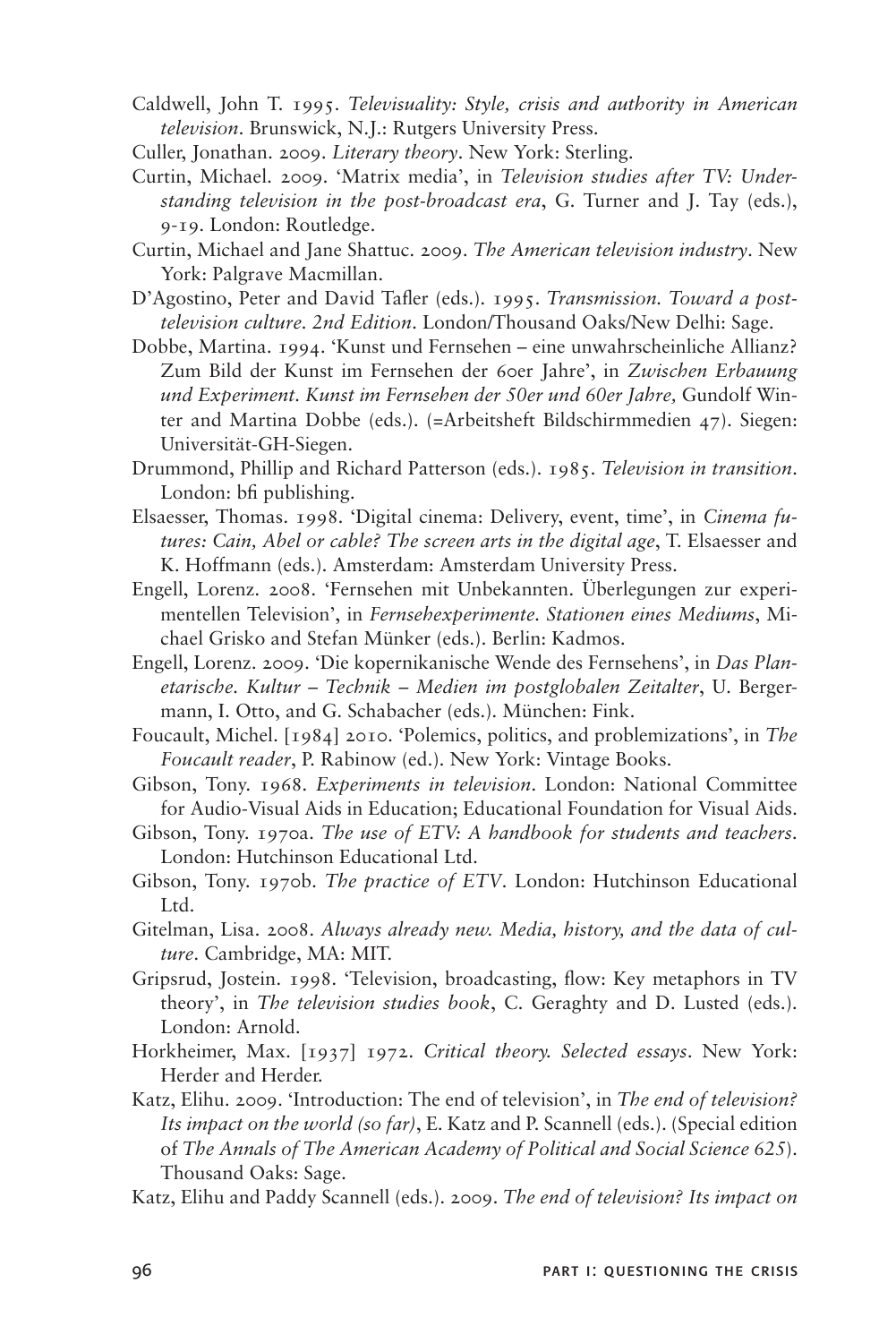*the world (so far)* (Special edition of *The Annals of The American Academy of Political and Social Science 625*). Thousand Oaks: Sage.

- Koch, Gertrud. 2009. 'Carnivore or chameleon. The fate of cinema studies'. *Critical Inquiry* 4: 918-930.
- Latour, Bruno. 1988. *Science in action: How to follow scientists and engineers through society*. Cambridge, Mass: Harvard University Press.
- Latour, Bruno. 1990. 'Drawing things together', in *Representation in scientific practice*, Michael Lynch and Steve Woolgar (eds.). Cambridge, Mass: MIT.
- Latour, Bruno. 1999. *Pandora's hope: Essays on the reality of science studies*. Cambridge, Mass: Harvard University Press.
- Lotz, Amanda. 2007. *The television will be revolutionized*. New York: New York University Press.
- Lotz, Amanda. 2009. 'What is US television now?', in *The end of television? Its impact on the world (so far)*, E. Katz and P. Scannell (eds.). (Special edition of *The Annals of The American Academy of Political and Social Science 625*). Thousand Oaks: Sage.
- Magoun, Alexander B. 2009. *Television. The life story of a technology*. Baltimore: John Hopkins University Press.
- Marvin, Carolyn. 1988. *When old technologies were new. Thinking about electric communication in the late nineteenth century*. New York: Oxford University Press.
- McCarthy, Anna. 2010. *The citizen machine: Governing by television in 1950s America.* New York: The New Press.
- Moran, Albert. 2010. 'Configurations of the new television landscape', in *A companion to television*, J. Wasko (ed.). Malden, MA: Wiley-Blackwell.
- Ouellette, Laurie. 2002. *Viewers like you? How public TV failed the people*. New York: Columbia University Press.
- Pearson, Roberta. 2011. 'Cult television as digital television's cutting edge', in *Television as digital media*, J. Bennett and N. Strange (eds.), 105-131. Durham, N.C: Duke University Press.
- Rheinberger, Hans-Jörg. 1996. 'Comparing experimental systems: Protein synthesis in microbes and in animal tissue at Cambridge (Ernest F. Gale) and at the Massachusetts General Hospital (Paul C. Zamecnik), 1945-1960'. *Journal of the History of Biology* 29(3): 387-416.
- Rheinberger, Hans-Jörg. 1993. 'Experiment and orientation: Early systems of in vitro protein synthesis'. *Journal of the History of Biology* 26(3): 443-471.
- Rheinberger, Hans-Jörg. 1998. 'Experimental systems graphematic spaces', in *Inscribing science: Scientific texts and the materiality of communication*, T. Lenoir (ed.). Stanford, Calif.: Stanford University Press.
- Rheinberger, Hans-Jörg. 2005. 'Gaston Bachelard and the notion of 'phenomenotechnique'. *Perspectives on Science* 13(3): 313-328.
- Spigel, Lynn. 2004. 'Introduction', in *Television after TV. Essays on a medium in transition*, J. Olsson and L. Spigel (eds.). Durham/London: Duke University Press.
- Turner, Graeme and Jinna Tay (eds.). 2009. *Television studies after TV: Understanding television in the post-broadcast era*. London: Routledge.